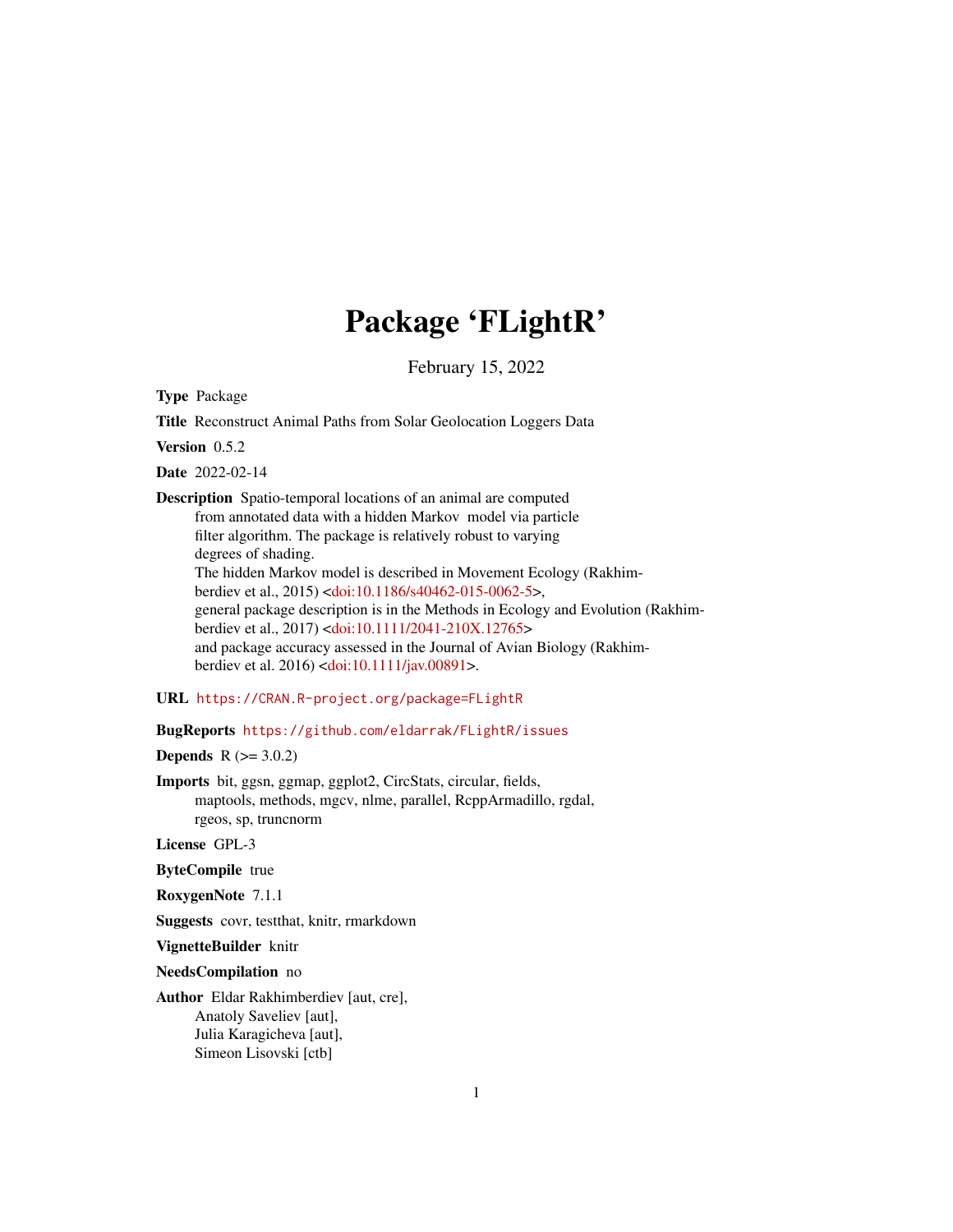<span id="page-1-0"></span>Maintainer Eldar Rakhimberdiev <e.rakhimberdiev@rug.nl>

Repository CRAN

Date/Publication 2022-02-15 16:00:05 UTC

# R topics documented:

| Index | 26 |
|-------|----|

<span id="page-1-1"></span>BAStag2TAGS *Function to write down twilights annotated in BAStag package data in so-called TAGS format*

#### Description

this function converts combines twilights detected in BAStag with raw data and writes them down in TAGS format that can be easily read by [get.tags.data](#page-6-1)

#### Usage

```
BAStag2TAGS(raw, twl, threshold, filename = NULL)
```

| raw       | original data - dataframe with two columns first column must contain time and<br>second measured light levels |
|-----------|---------------------------------------------------------------------------------------------------------------|
| twl       | twilights object from preprocess. Light function                                                              |
| threshold | threshold value used for twilight definition in preprocess. light                                             |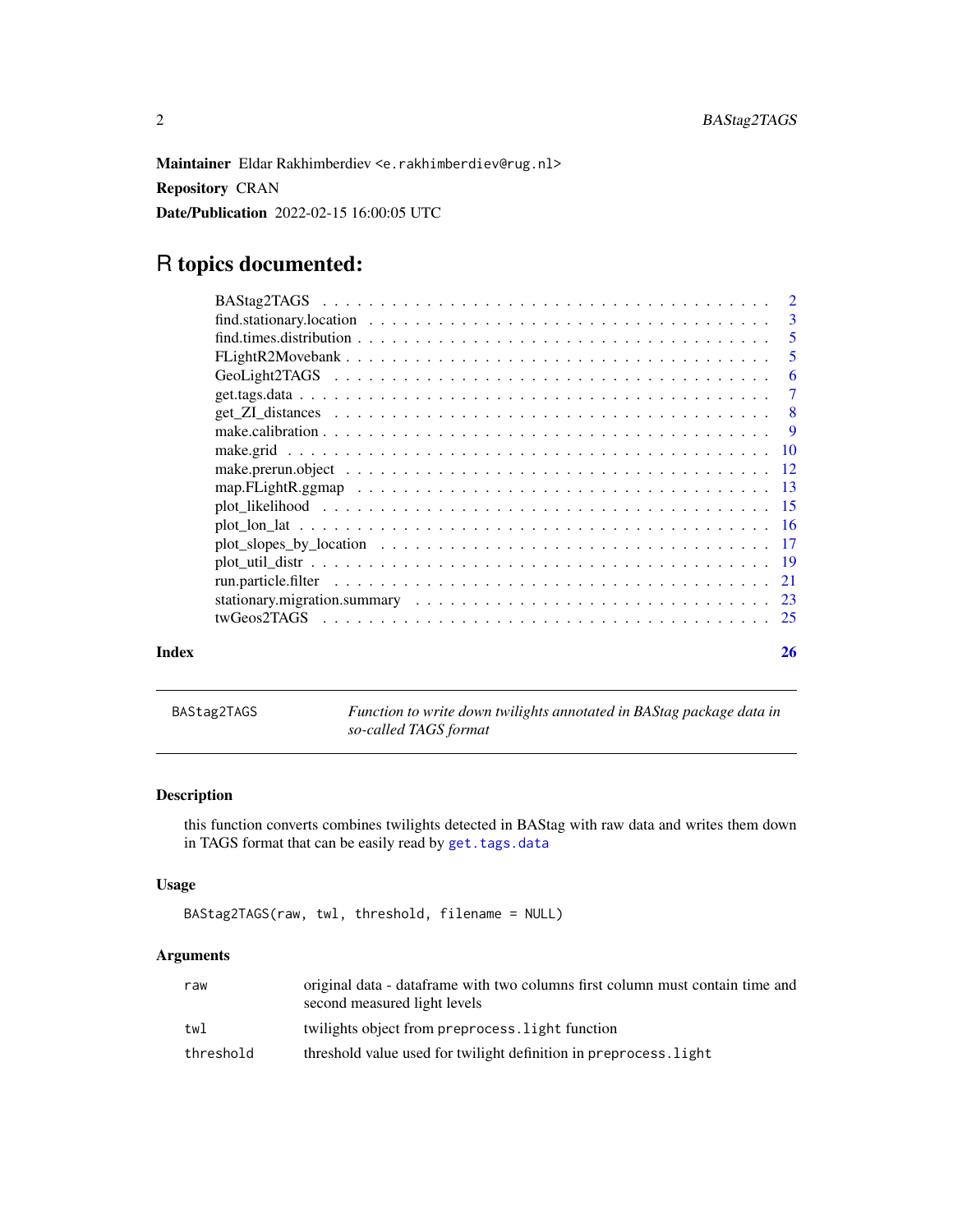<span id="page-2-0"></span>filename if NULL data.frame in TAGS format will be returned otherwise .csv file in TAGS format will be written

#### Details

TAGS format returned or written as .csv by this function is a dataframe with columns

- datetime date and time in ISO 8601 format e.g. 2013-06-16T00:00:11.000Z
- light light value measured by tag
- twilight assigned by the software numeric indication of whether the record belongs to sunrise  $(1)$ , sunset  $(2)$  or none of those  $(0)$
- excluded indication of whether a twilight was excluded during manual inspection (logical, TRUE | FALSE)
- interp indication of whether the light value at twilight was interpolated (logical, TRUE | FALSE)

The fields excluded and interp may have values of TRUE only for twilight > 0.

#### Value

NULL if filename is provided or TAGS formatted dataframe.

#### Author(s)

Eldar Rakhimberdiev & Simeon Lisovski

#### See Also

[twGeos2TAGS](#page-24-1) and [GeoLight2TAGS](#page-5-1)

find.stationary.location

*find unknown calibration location*

#### Description

Functions attempts to find a location where The function attempts to find a location for a time period assuming animal was not moving. Does not work well will shaded data!

#### Usage

```
find.stationary.location(
 Proc.data,
  calibration.start,
  calibration.stop,
 plot = TRUE,
  initial.coords = NULL,
 print.optimization = TRUE,
  reltol = 1e-04)
```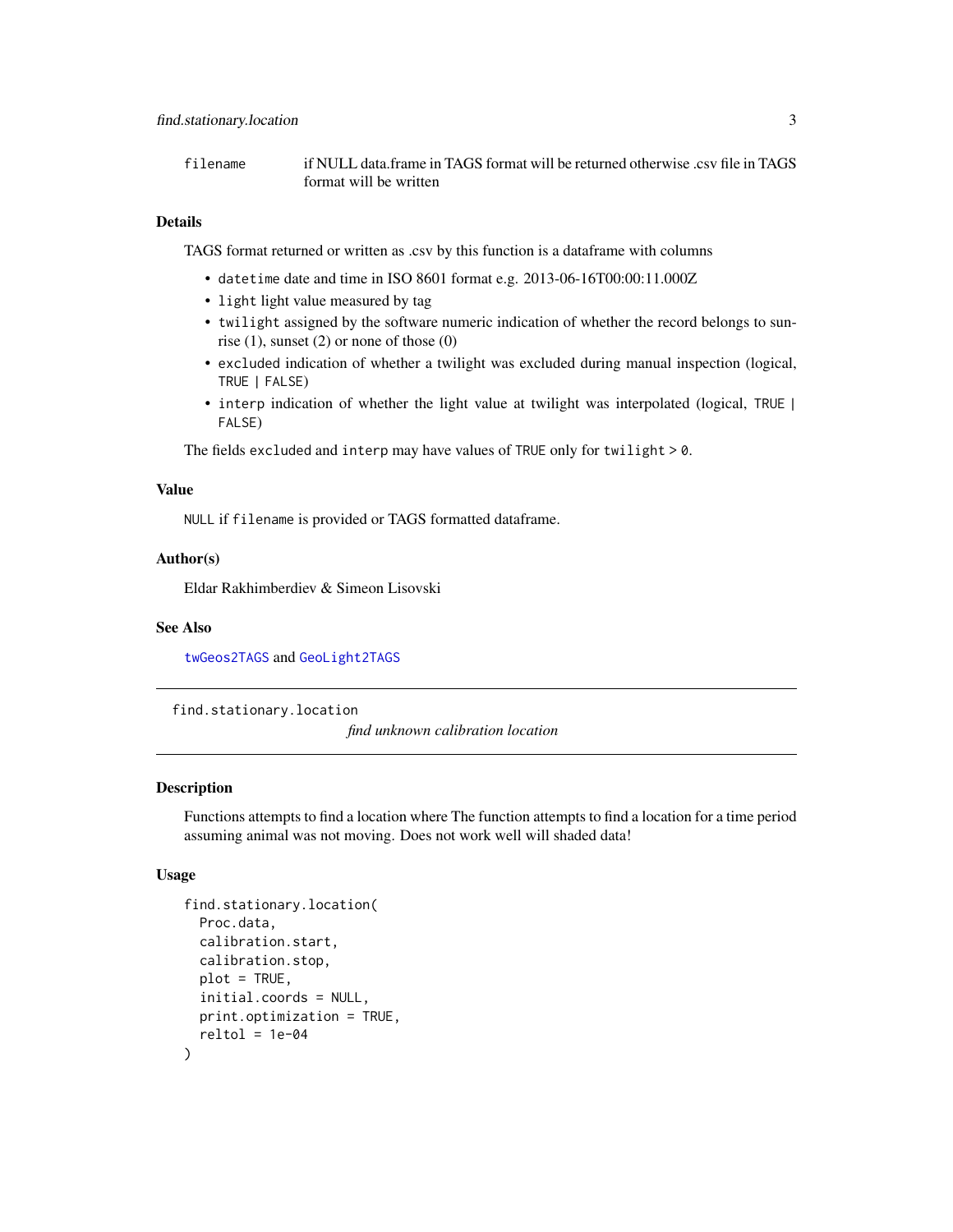#### <span id="page-3-0"></span>Arguments

| Proc.data          | processed data object generated by get. tags. data                                                                                                                                    |
|--------------------|---------------------------------------------------------------------------------------------------------------------------------------------------------------------------------------|
| calibration.start  |                                                                                                                                                                                       |
|                    | POSIX ct time when stationary period started                                                                                                                                          |
| calibration.stop   |                                                                                                                                                                                       |
|                    | POSIX ct time when stationary period ended                                                                                                                                            |
| plot               | plots every iteration                                                                                                                                                                 |
|                    | initial coords location vector with initial values for location (longitude and latitude). Should<br>be close $(+2000 \text{ km from the real location})$                              |
| print.optimization |                                                                                                                                                                                       |
|                    | do you want every optimization iteration to be printed? If TRUE - Lon, Lat,<br>calibration mean and calibration sd are being printed. Optimization tries to min-<br>imize the latter. |
| reltol             | tolerance for optimization, see optim for more details                                                                                                                                |
|                    |                                                                                                                                                                                       |

#### Details

The idea behind the function is that it tries to minimize variance between slopes for the whole period by optimizing location. It can be seen as an extension of Hill-Ekstrom calibration idea.

#### Value

vector with coordinates - longitude and latitude.

#### Author(s)

Eldar Rakhimberdiev

#### Examples

```
#this example takes about 15 minutes to run
## Not run:
File<-system.file("extdata", "Godwit_TAGS_format.csv", package = "FLightR")
Proc.data<-get.tags.data(File)
plot_slopes_by_location(Proc.data=Proc.data, location=c(5.43, 52.93))
abline(v=as.POSIXct("2013-08-20", tz='GMT')) # end of first calibration period
abline(v=as.POSIXct("2014-05-05", tz='GMT')) # start of the second calibration period
Location<-find.stationary.location(Proc.data, '2013-07-20', '2013-08-20', initial.coords=c(10, 50))
```
## End(Not run)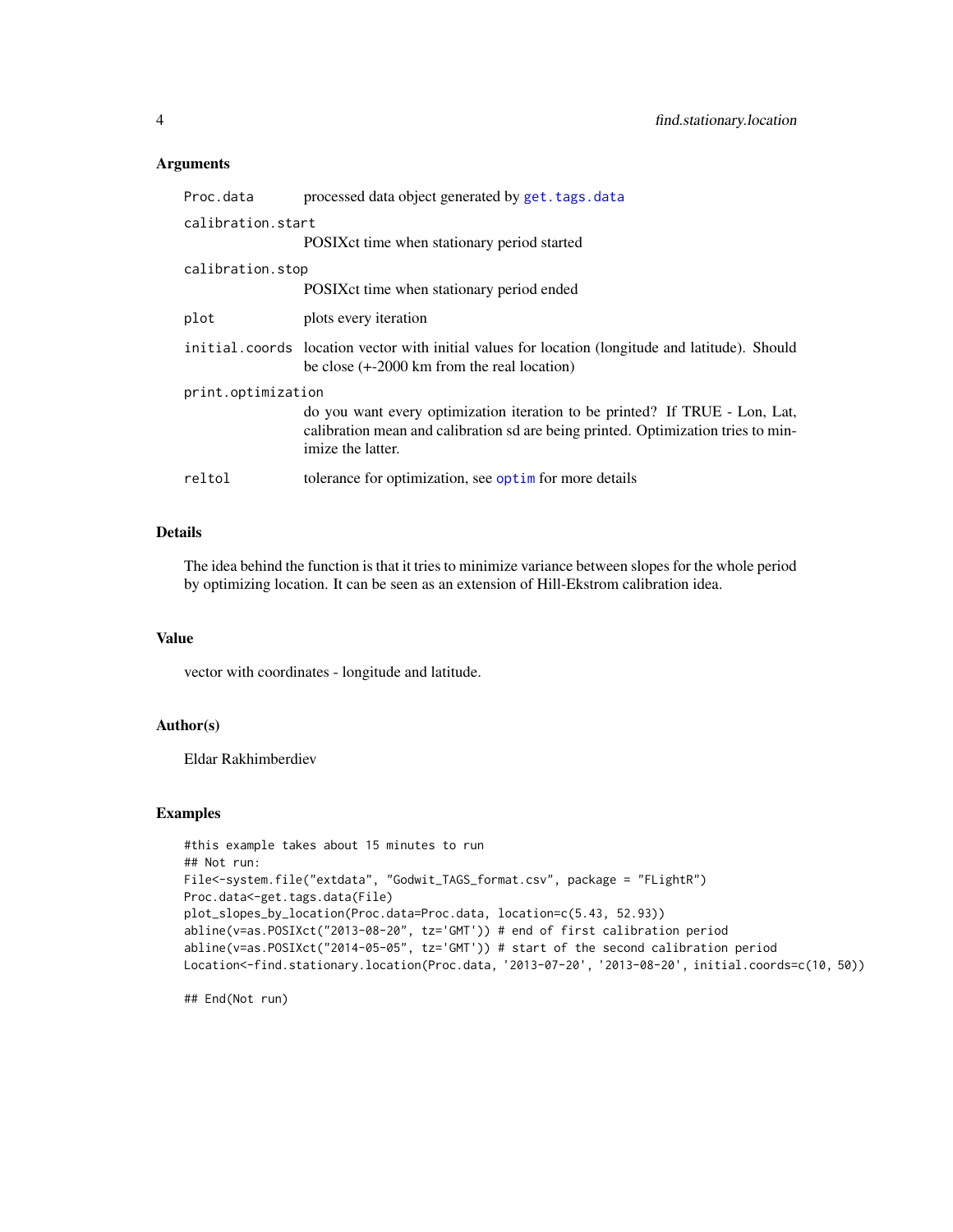<span id="page-4-0"></span>find.times.distribution

*extracts times of arrival and departure to/from spatial extent*

#### Description

Idea of this functions is to extract schedules for known location

#### Usage

find.times.distribution(Result, Spatial.Index)

#### Arguments

| Result | FLightR result object obtained from run.particle.filter                                           |
|--------|---------------------------------------------------------------------------------------------------|
|        | Spatial. Index Row numbers for spatial grid (Result\$Spatial\$Grid) to estimate schedules<br>for. |

#### Value

dataframe with columns for 0.025, 0.25, 0.5, 0.75, 0.975 probability of line crossing and rows for every crossing.

#### Author(s)

Eldar Rakhimberdiev

FLightR2Movebank *Summary of estimated locations for Movebank*

#### Description

Summarize result object in the format required for upload to Movebank

#### Usage

```
FLightR2Movebank(Result, alpha = 0.5, filename = NULL)
```

| Result   | FLightR result object obtained from run.particle.filter                                                  |
|----------|----------------------------------------------------------------------------------------------------------|
| alpha    | coverage of the credible intervals for now only two options: 0.95 or 0.5.                                |
| filename | if NULL data frame in TAGS format will be returned otherwise .csv file in TAGS<br>format will be written |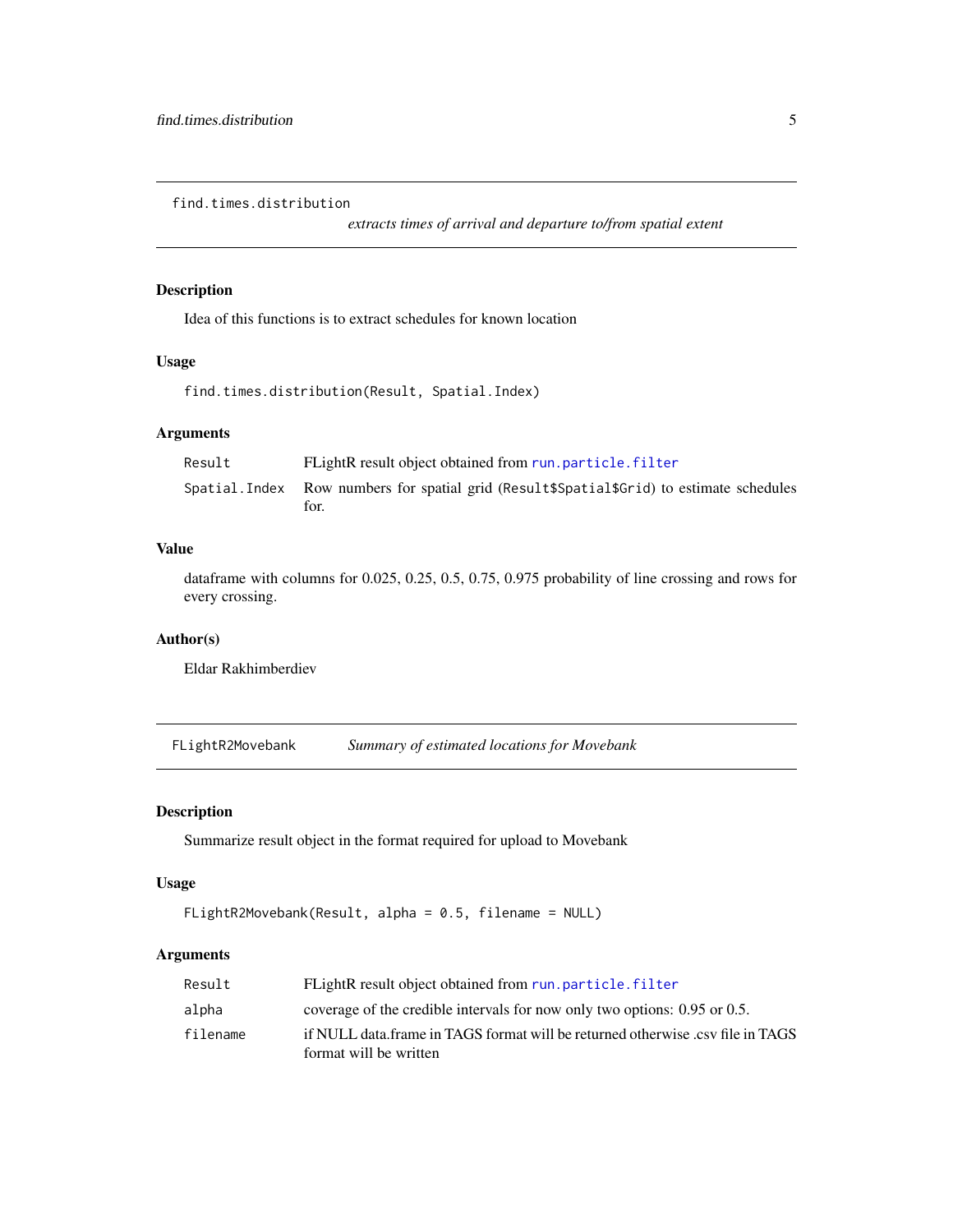<span id="page-5-0"></span>This function accepts FLightR results object.

#### Value

NULL if filename is provided or Movebank formatted dataframe.

#### Author(s)

Eldar Rakhimberdiev

<span id="page-5-1"></span>

| GeoLight2TAGS | Function to write down twilights annotated in GeoLight package data |
|---------------|---------------------------------------------------------------------|
|               | in so-called TAGS format                                            |

#### Description

this function converts combines twilights detected in BAStag to twGeos with raw data and writes them down in TAGS format that can be easily read by [get.tags.data](#page-6-1)

#### Usage

GeoLight2TAGS(raw, gl\_twl, threshold, filename = NULL)

#### Arguments

| raw       | original data - dataframe with two columns first column must contain time and<br>second measured light levels |
|-----------|---------------------------------------------------------------------------------------------------------------|
| gl_twl    | twilights object from GeoLight                                                                                |
| threshold | threshold value used for twilight definition in GeoLight                                                      |
| filename  | if NULL data frame in TAGS format will be returned otherwise .csy file in TAGS<br>format will be written      |

#### Details

TAGS format returned or written as .csv by this function is a dataframe with columns

- datetime date and time in ISO 8601 format e.g. 2013-06-16T00:00:11.000Z
- light light value measured by tag
- twilight assigned by the software numeric indication of whether the record belongs to sunrise  $(1)$ , sunset  $(2)$  or none of those  $(0)$
- excluded indication of whether a twilight was excluded during manual inspection (logical, TRUE | FALSE)
- interp indication of whether the light value at twilight was interpolated (logical, TRUE | FALSE)

The fields excluded and interp may have values of TRUE only for twilight > 0.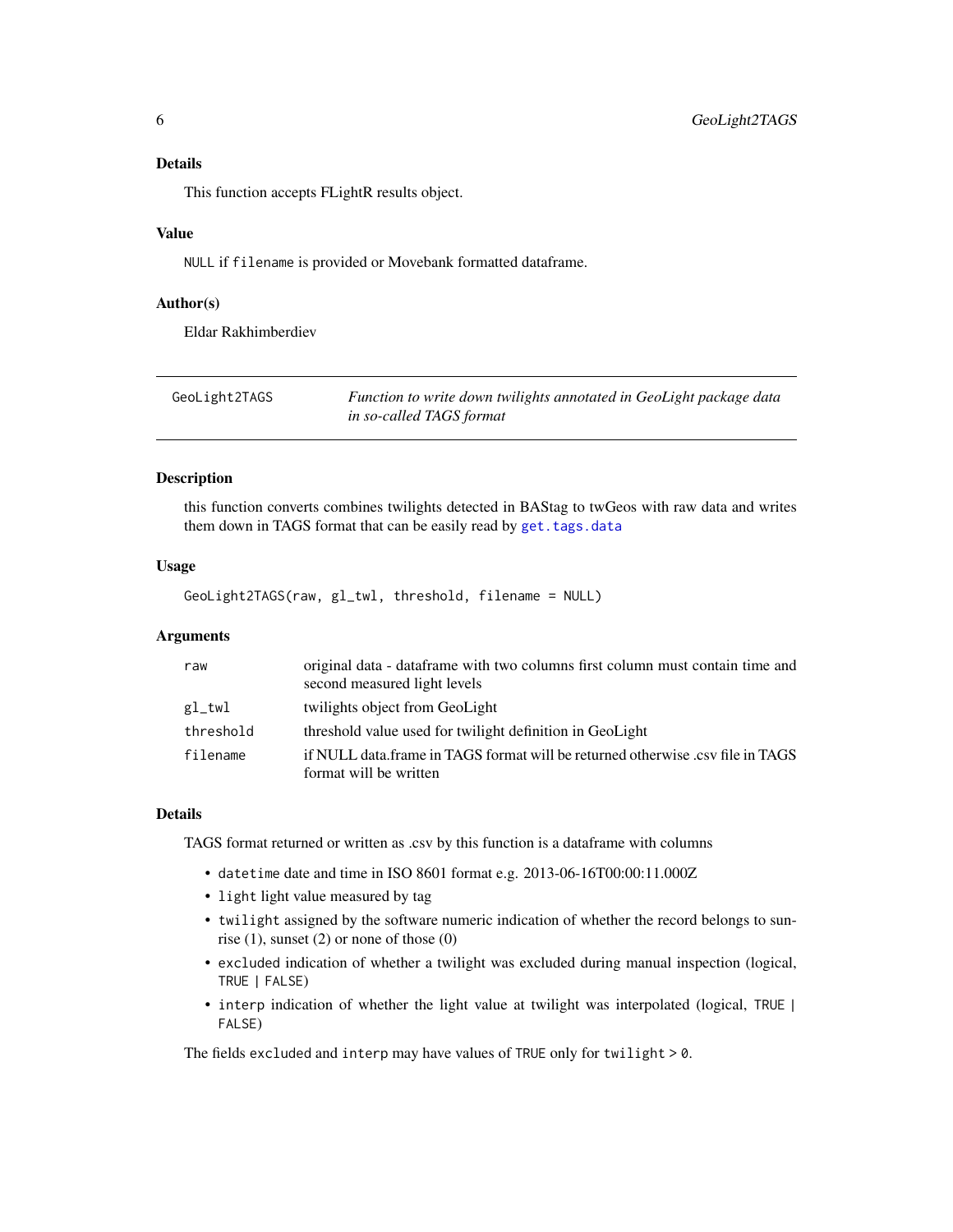#### <span id="page-6-0"></span>get.tags.data 7

#### Value

NULL if filename is provided or TAGS formatted dataframe.

#### Author(s)

Eldar Rakhimberdiev & Simeon Lisovski

#### See Also

[twGeos2TAGS](#page-24-1) and [BAStag2TAGS](#page-1-1)

<span id="page-6-1"></span>get.tags.data *read TAGS formatted data*

#### Description

Reads the data frame with detected twilight events into the FLightR

#### Usage

```
get.tags.data(
  filename = NULL,
  start.date = NULL,
  end.date = NULL,
  log.light.borders = "auto",
  log.irrad.borders = "auto",
  saves = c("auto", "max", "mean"),
 measurement.period = NULL,
  impute.on.boundaries = FALSE
\mathcal{L}
```

| filename          | the name of the file which the data are to be read from. File is supposed to       |
|-------------------|------------------------------------------------------------------------------------|
|                   | be comma separated file of TAGS format. If it does not contain an absolute         |
|                   | path, the file name is relative to the current working directory, getwd(). Tilde-  |
|                   | expansion is performed where supported. This can be a compressed file (see         |
|                   | file). Alternatively, file can be a readable text-mode connection (which will be   |
|                   | opened for reading if necessary, and if so closed (and hence destroyed) at the     |
|                   | end of the function call). File can also be a complete URL. For the supported      |
|                   | URL schemes, see help for url.                                                     |
| start.date        | date of beginning of relevant data collection in POSIX ct format.                  |
| end.date          | date of end of relevant data collection in POSIX ct format.                        |
| log.light.borders |                                                                                    |
|                   | Numeric vector with length of 2 for minimum and maximum log(light) levels to       |
|                   | use. Alternatively character value 'auto', that will allow FLightR to assign these |
|                   | values according to detected tag type.                                             |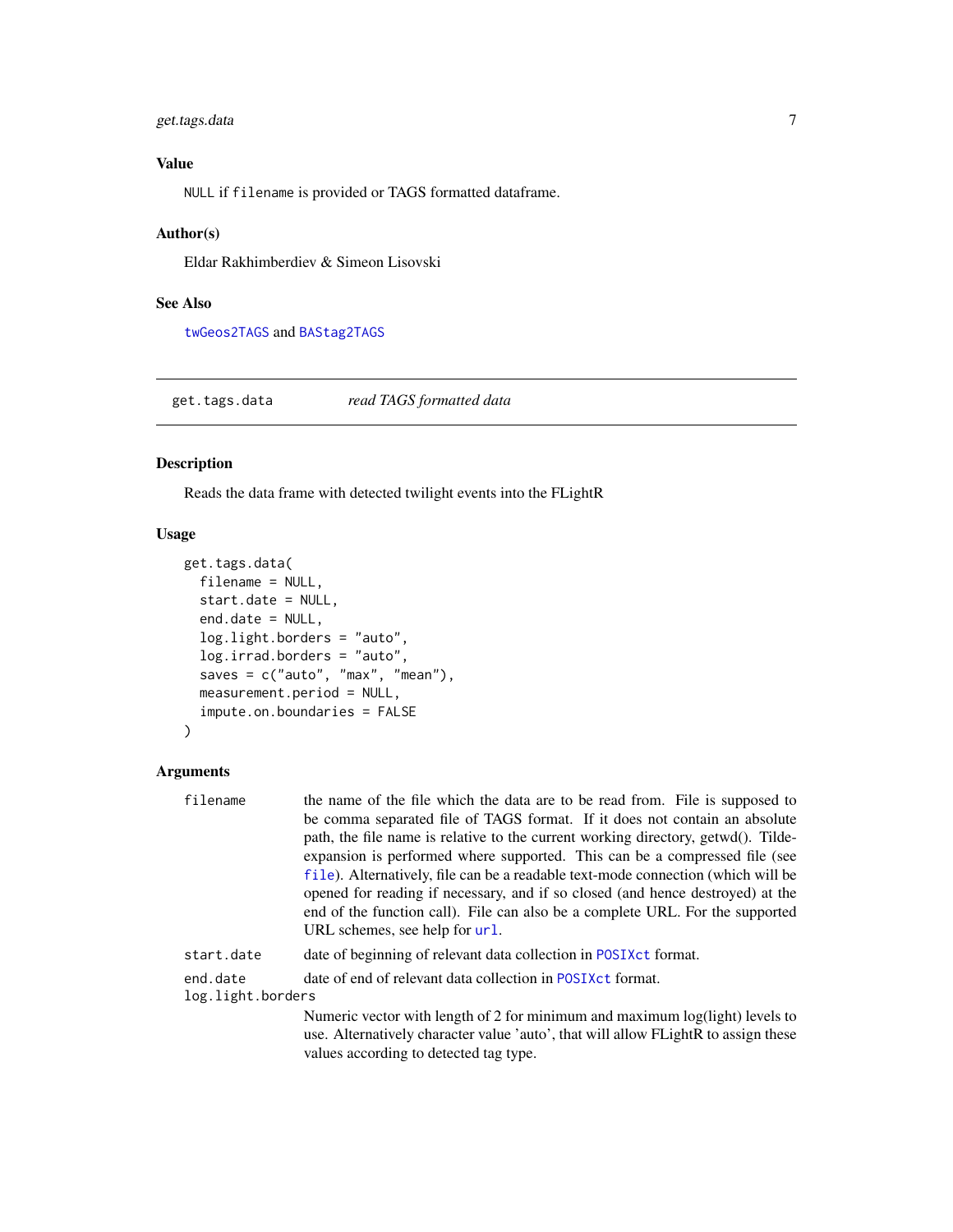<span id="page-7-0"></span>

| log.irrad.borders    |                                                                                                                                                                                                                   |
|----------------------|-------------------------------------------------------------------------------------------------------------------------------------------------------------------------------------------------------------------|
|                      | Numeric vector with length of 2 for minimum and maximum log(irradiance)<br>values to use. Alternatively character value 'auto', that will allow FLightR to<br>assign these values according to detected tag type. |
| saves                | character values informing FLightR if min or max values were used by logger.                                                                                                                                      |
| measurement.period   |                                                                                                                                                                                                                   |
|                      | Value in seconds defining how often tag was measuring light levels. If NULL<br>value will be taken from known values for detected tag type.                                                                       |
| impute.on.boundaries |                                                                                                                                                                                                                   |
|                      | logical, if FLightR should approximate values at boundaries. Set it to TRUE<br>only if you have vary few active points at each twilight, e.g if tag was saving<br>every 10 minutes or so.                         |
|                      |                                                                                                                                                                                                                   |

#### Details

The returned object has many parts, the important are: (1) the recorded light data, (2) the detected twilight events, (3) light level data at the moment of each determined sunrise and sunset and around them (24 fixes before and 24 after), and (4) technical parameters of the tag, i. e. its type, saving and measuring period (the periodicity, in seconds, at which a tag measures and saves data).

#### Value

list, which is to be further processed with the FLightR.

#### Examples

```
File<-system.file("extdata", "Godwit_TAGS_format.csv", package = "FLightR")
Proc.data<-get.tags.data(File)
```
get\_ZI\_distances *Estimate distances moved between twilights*

#### Description

This function estimate distances with all zeros from stationary periods. This means many of the resulting movements will have 0 as the distance

#### Usage

get\_ZI\_distances(Result)

#### Arguments

Result An object created by [run.particle.filter](#page-20-1).

#### Value

a data frame containing median and quartiles for the distances and also departure and arrival time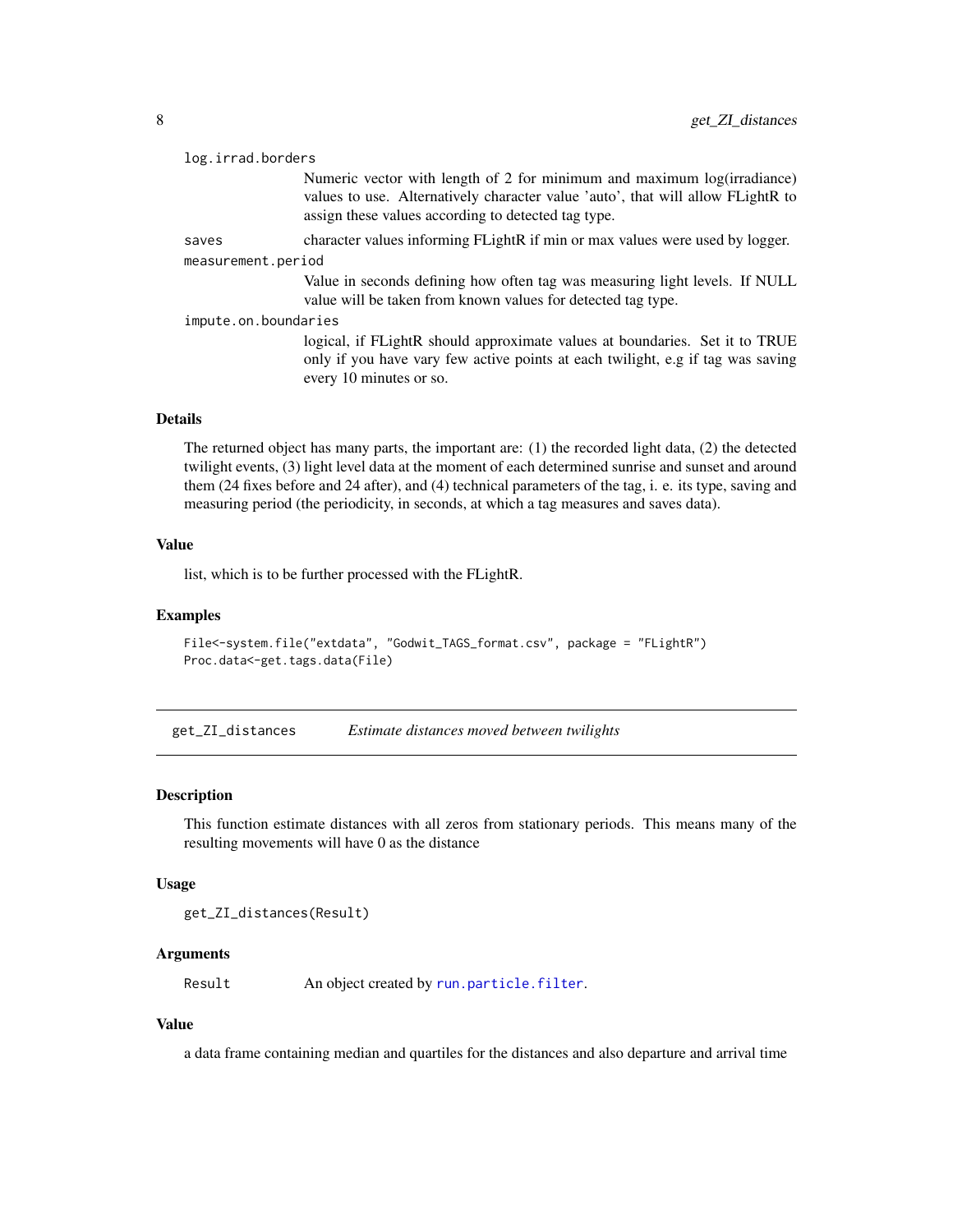<span id="page-8-0"></span>make.calibration 9

#### Author(s)

Eldar Rakhimberdiev

<span id="page-8-1"></span>make.calibration *Creates a calibration object, further used for calculation of coordinates in the* [run.particle.filter](#page-20-1)*.*

#### Description

Function estimates all necessary parameters from the calibration data logged in a known location or locations.

#### Usage

```
make.calibration(
 Proc.data,
 Calibration.periods,
 model.ageing = FALSE,
 plot.each = FALSE,
 plot.final = FALSE,
  likelihood.correction = "auto",
  fixed.logSlope = c(NA, NA),
  suggest.irrad.borders = FALSE,
  return.slopes = FALSE
)
```

| Proc.data             | processed data object generated by get. tags. data                                                                                                                                                                                                                                                                   |
|-----------------------|----------------------------------------------------------------------------------------------------------------------------------------------------------------------------------------------------------------------------------------------------------------------------------------------------------------------|
| Calibration.periods   |                                                                                                                                                                                                                                                                                                                      |
|                       | a data frame containing start and end dates of all the calibration periods (POSIXct)<br>and geographic coordinates of the corresponding calibration locations.                                                                                                                                                       |
| model.ageing          | if set to TRUE, accounts for the tag ageing (with opacification of its transparent<br>shell of a light sensor), resulting into decreasing sensitivity of the device. This<br>option is useful only if there were several calibration periods or if calibration<br>period was very long $(\sim$ longer than a month). |
| plot.each             | Do you want every twilight to be plotted while processing                                                                                                                                                                                                                                                            |
| plot.final            | Do you want final calibration graph to be plotted. On the graph you can see all<br>the observed versus expected light levels. All slopes should be similar.                                                                                                                                                          |
| likelihood.correction |                                                                                                                                                                                                                                                                                                                      |
|                       | will estimate correction of likelihood for the current calibration parameters.<br>Highly recommended not to be change from 'auto'. In this case FLightR will<br>switch it to FALSE in case tag saved data on 10 minutes or longer period.                                                                            |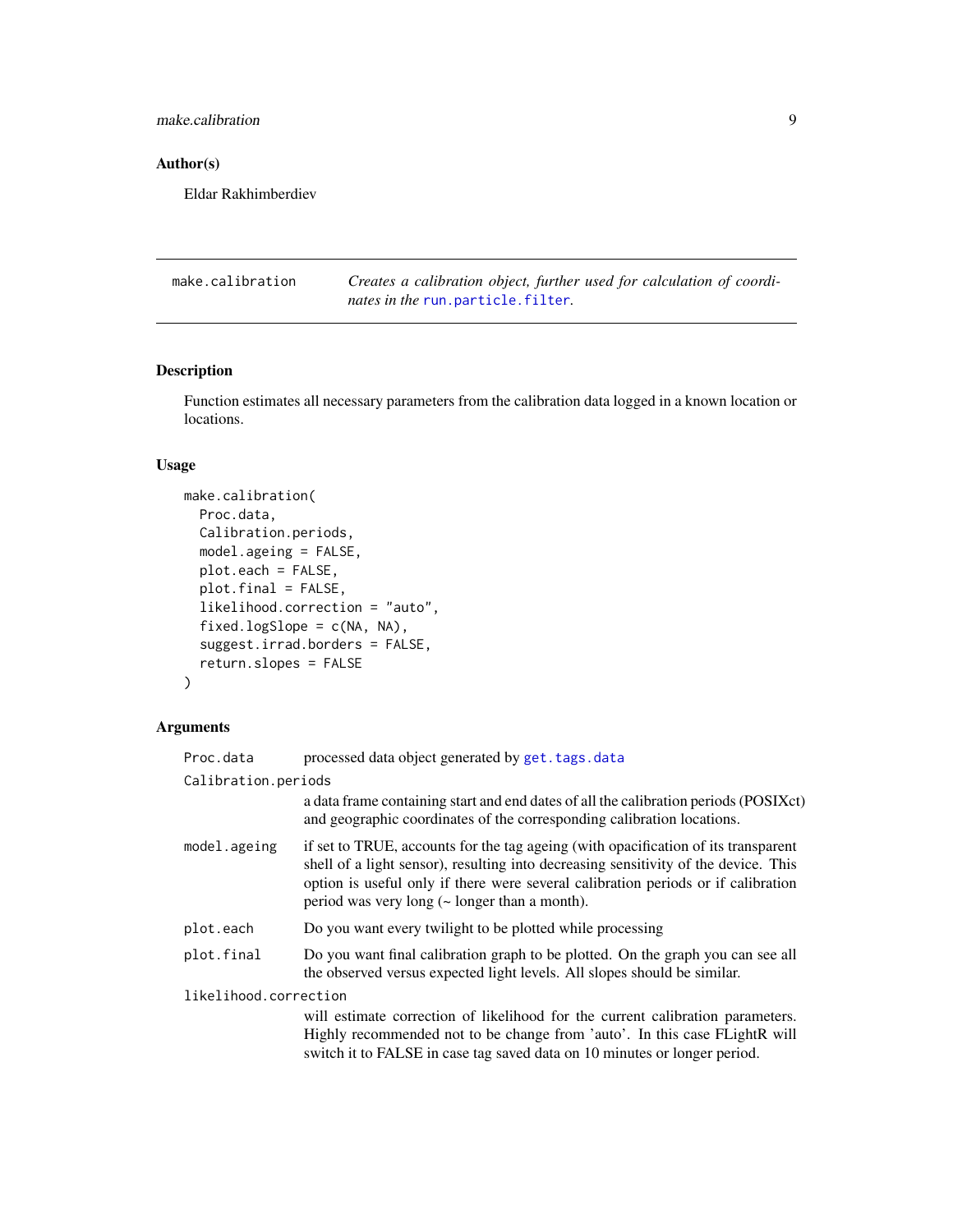<span id="page-9-0"></span>

|                       | fixed.logSlope these are mean $(1)$ and SD $(2)$ for distribution of slopes. Should normally be               |
|-----------------------|---------------------------------------------------------------------------------------------------------------|
|                       | estimated from the data (and thus default is $c(NA, NA)$ ). Change any of these                               |
|                       | two finite values if you want them to be predetermined and not estimated from                                 |
|                       | the calibration data.                                                                                         |
| suggest.irrad.borders |                                                                                                               |
|                       | experimental parameter! If set to TRUE function will try to find the best values<br>for the log.irrad.borders |
| return.slopes         | if true function will return estimated individual twilight slopes.                                            |

#### Value

calibration object to be uses in the [make.prerun.object](#page-11-1)

#### Author(s)

Eldar Rakhimberdiev

#### Examples

```
File<-system.file("extdata", "Godwit_TAGS_format.csv", package = "FLightR")
Proc.data<-get.tags.data(File, end.date=as.POSIXct('2013-08-20', tz='GMT'))
Calibration.periods<-data.frame(
      calibration.start=NA,
      calibration.stop=as.POSIXct("2013-08-20", tz='GMT'),
      lon=5.43, lat=52.93)
    #use c() also for the geographic coordinates, if you have more than one calibration location
      # (e. g., lon=c(5.43, 6.00), lat=c(52.93,52.94))
print(Calibration.periods)
# NB Below likelihood.correction is set to FALSE for fast run!
# Leave it as default 'auto' for real examples
Calibration<-make.calibration(Proc.data, Calibration.periods, likelihood.correction=FALSE)
```
<span id="page-9-1"></span>make.grid *makes spatial grid*

#### Description

This function makes a rectangular grid with use defined boundaries and probabilities of being stationary.

#### Usage

```
make.grid(
  left = -180,bottom = -90,
  right = 180,
```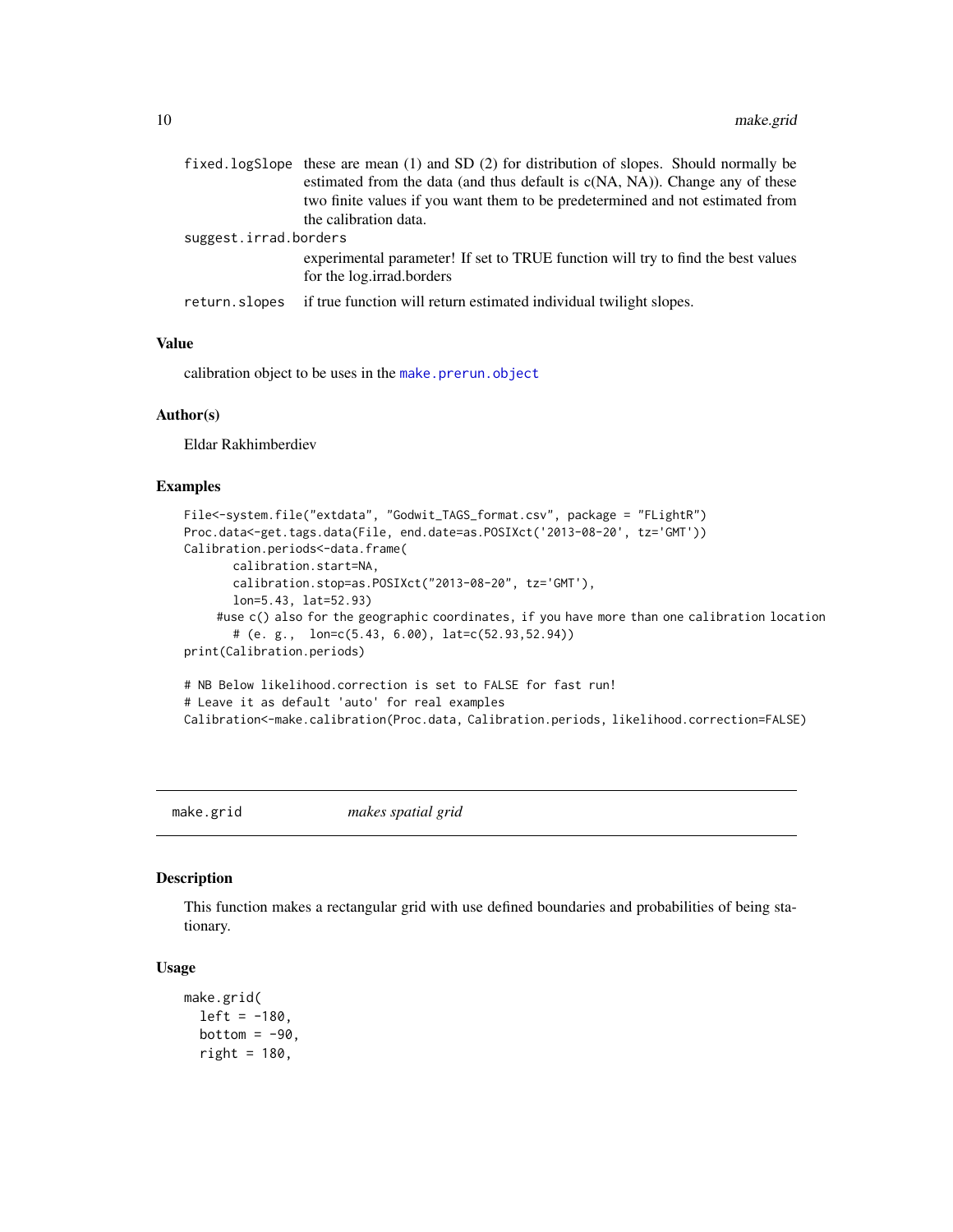#### make.grid 11

```
top = 90,distance.from.land.allowed.to.use = c(-Inf, Inf),
 distance.from.land.allowed.to.stay = c(-Inf, Inf),
 plot = TRUE,
 return.distances = FALSE,
 probability.of.staying = 0.5)
```
#### Arguments

| left                   | - left boundary in degrees $(-180 \leq \text{left} \leq 180)$                                                                                                                                                                      |
|------------------------|------------------------------------------------------------------------------------------------------------------------------------------------------------------------------------------------------------------------------------|
| bottom                 | - lower boundary in degrees $(-90 \leq bottom \leq 90)$                                                                                                                                                                            |
| right                  | - right boundary in degrees $(-180 \le$ right $\le$ 180)                                                                                                                                                                           |
| top                    | - top boundary in degrees $(-90 \le$ right $\le$ 90)                                                                                                                                                                               |
|                        | distance.from.land.allowed.to.use<br>- define how far from the shore animal could occur. Unit - km, negative values<br>are for inland and positive for offshore directions. Inf stays for infinity                                 |
|                        | distance.from.land.allowed.to.stay<br>- define how far from the shore animal could stay stationary between twilights.<br>Unit - km, negative values are for inland and positive for offshore directions.<br>Inf stays for infinity |
| plot                   | show a plot of final grid.                                                                                                                                                                                                         |
| return.distances       |                                                                                                                                                                                                                                    |
|                        | - return distances to the shoreline                                                                                                                                                                                                |
| probability.of.staying |                                                                                                                                                                                                                                    |
|                        | - assigned probability value for grid cells that do not satisfy distance. from. water. allowed. to. stay                                                                                                                           |

#### Value

dataframe with coordinates(lon and lat) and probability.of.staying

#### Author(s)

Eldar Rakhimberdiev

#### Examples

```
Grid<-make.grid(left=-14, bottom=30, right=13, top=57,
  distance.from.land.allowed.to.use=c(-Inf, Inf),
  distance.from.land.allowed.to.stay=c(-Inf, Inf))
```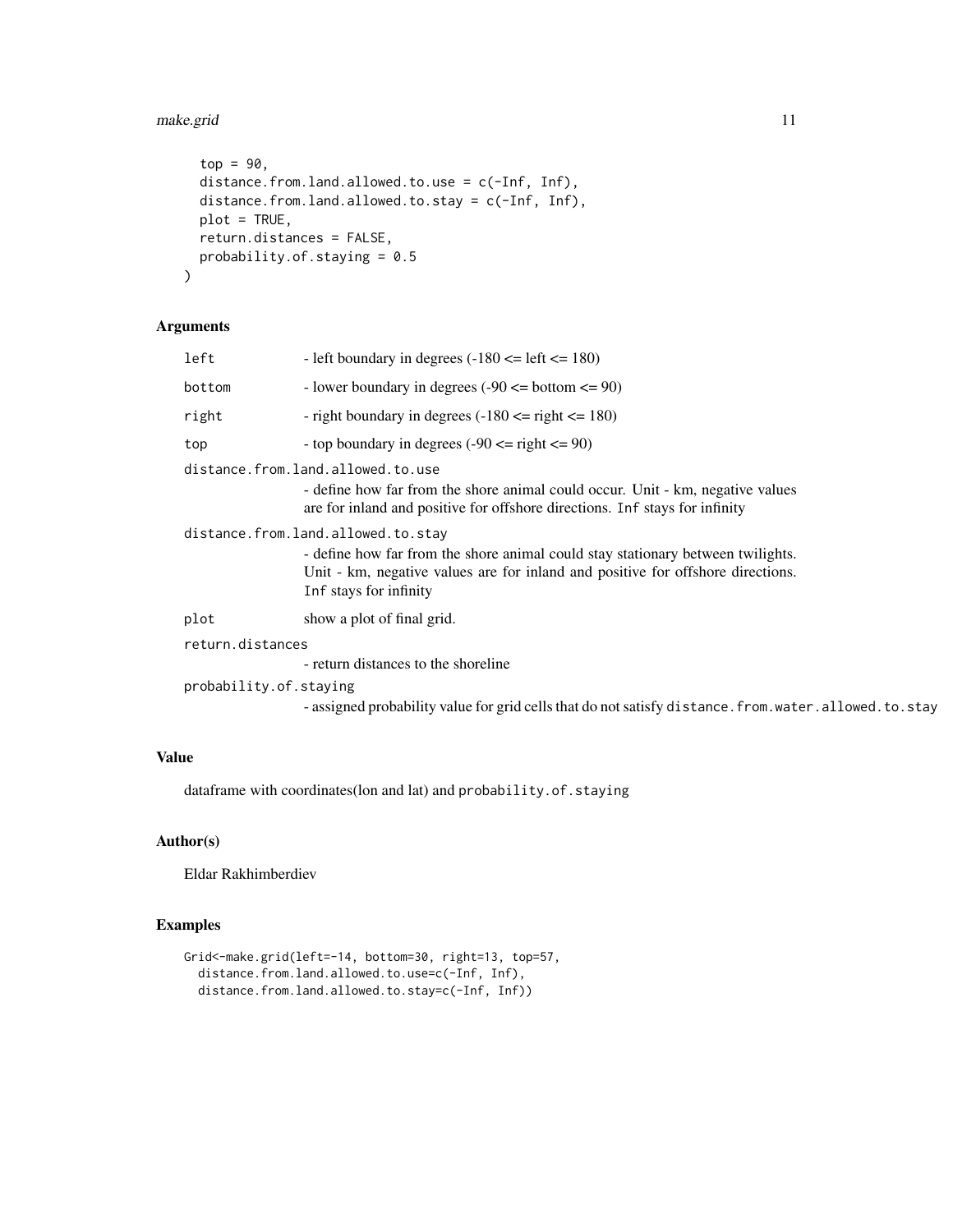<span id="page-11-1"></span><span id="page-11-0"></span>make.prerun.object *combines data, calibration and sets up priors*

#### Description

This function is one step before [run.particle.filter](#page-20-1). It combines data, calibration, spatial extent and movement priors and estimates spatial likelihoods that used later in the particle filter.

#### Usage

```
make.prerun.object(
  Proc.data,
  Grid,
  start,
  end = start,
  Calibration,
  threads = -1,
  Decision = 0.05,
  Direction = 0,
  Kappa = \theta,
  M.mean = 300,
  M.sd = 500,likelihood.correction = TRUE
\mathcal{E}
```

| Proc.data             | Processed data object created by get. tags. data.                                                                                                                                         |
|-----------------------|-------------------------------------------------------------------------------------------------------------------------------------------------------------------------------------------|
| Grid                  | Spatial grid created by make grid.                                                                                                                                                        |
| start                 | release location (lat, lon).                                                                                                                                                              |
| end                   | end of the track location. Will use start by default. Use NA in case of unknown<br>end point.                                                                                             |
| Calibration           | Calibration object created by make.calibration.                                                                                                                                           |
| threads               | number of parallel threads to use. default is -1, which means FLightR will use<br>all available threads except 1. Value 1 will force sequential evaluation                                |
| Decision              | prior for migration probability values from 0 to 1 are allowed                                                                                                                            |
| Direction             | Direction prior for direction of migration (in degrees) with 0 pointing to the<br>North                                                                                                   |
| Kappa                 | concentration parameter for vonMises distribution, 0 means uniform or even<br>distribution. Will set some prior for direction for all the track, so is not recom-<br>mended to be changed |
| M.mean                | Prior for mean distance travelled between consecutive twilights, km                                                                                                                       |
| M.sd                  | Prior for sd of distance travelled between consecutive twilights, the higher the<br>value is the wider is the the distribution                                                            |
| likelihood.correction |                                                                                                                                                                                           |
|                       | Should likelihood correction estimated during make. calibration run be used?                                                                                                              |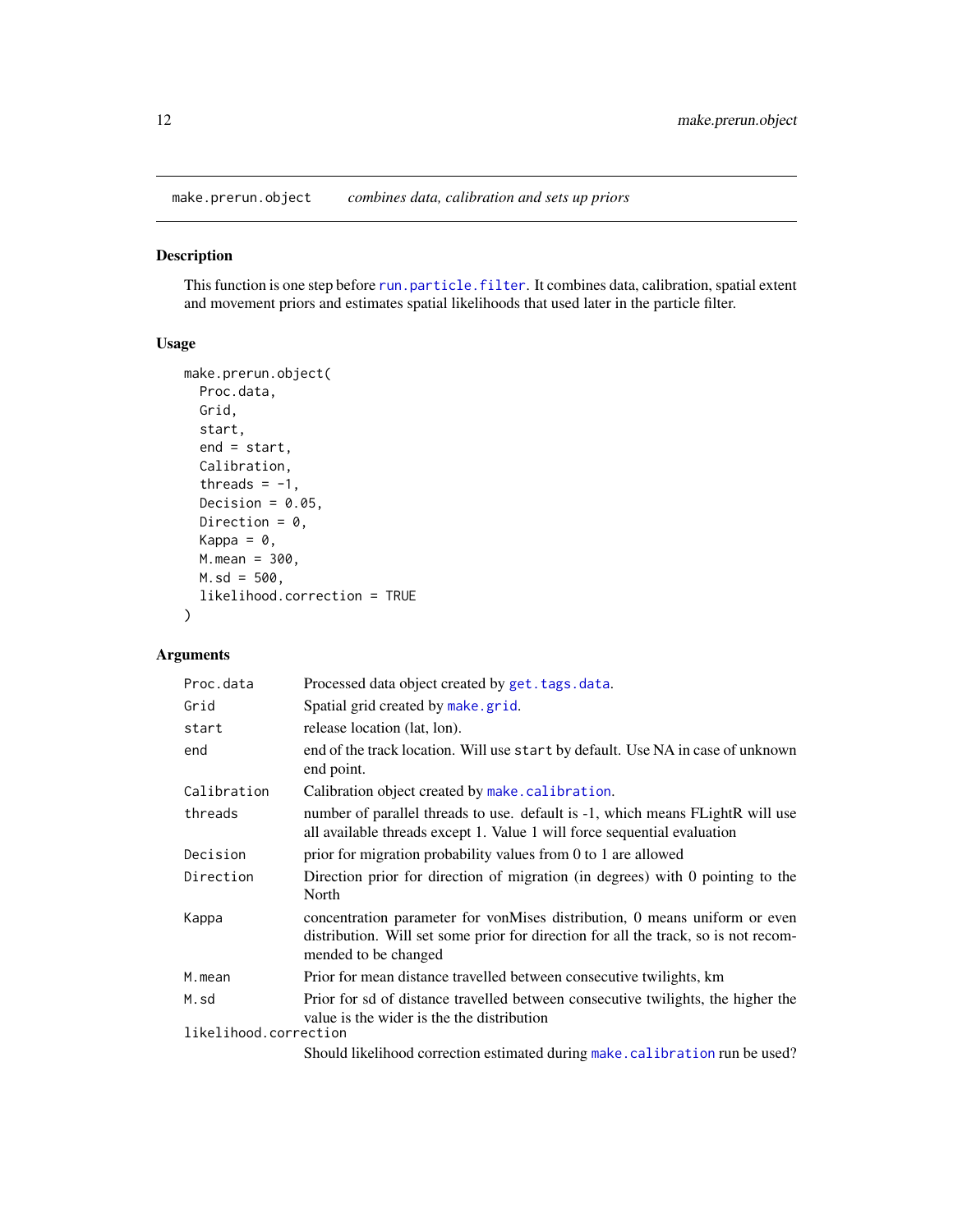#### <span id="page-12-0"></span>Value

Object to be uses in the [run.particle.filter](#page-20-1)

#### Author(s)

Eldar Rakhimberdiev

#### Examples

```
File<-system.file("extdata", "Godwit_TAGS_format.csv", package = "FLightR")
# to run example fast we will cut the real data file by 2013 Aug 20
Proc.data<-get.tags.data(File, end.date=as.POSIXct('2013-07-02', tz='GMT'))
Calibration.periods<-data.frame(
      calibration.start=NA,
      calibration.stop=as.POSIXct("2013-08-20", tz='GMT'),
      lon=5.43, lat=52.93)
    #use c() also for the geographic coordinates, if you have more than one calibration location
      # (e. g., lon=c(5.43, 6.00), lat=c(52.93,52.94))
print(Calibration.periods)
# NB Below likelihood.correction is set to FALSE for fast run!
# Leave it as default TRUE for real examples
Calibration<-make.calibration(Proc.data, Calibration.periods, likelihood.correction=FALSE)
Grid<-make.grid(left=0, bottom=50, right=10, top=56,
 distance.from.land.allowed.to.use=c(-Inf, Inf),
 distance.from.land.allowed.to.stay=c(-Inf, Inf))
all.in<-make.prerun.object(Proc.data, Grid, start=c(5.43, 52.93),
                             Calibration=Calibration, threads=2)
```
map.FLightR.ggmap *plots result over map*

#### Description

plots track over map with probability cloud. Can plot only part of the track if dates are specified. Note that you can use it only after obtaining and registering in you current session Google Api Key. For details on the API key check [here](http://ornithologyexchange.org/forums/topic/38315 mapflightrggmap-error).

#### Usage

```
map.FLightR.ggmap(
 Result,
  dates = NULL,
  plot.cloud = TRUE,
  map.options = NULL,
```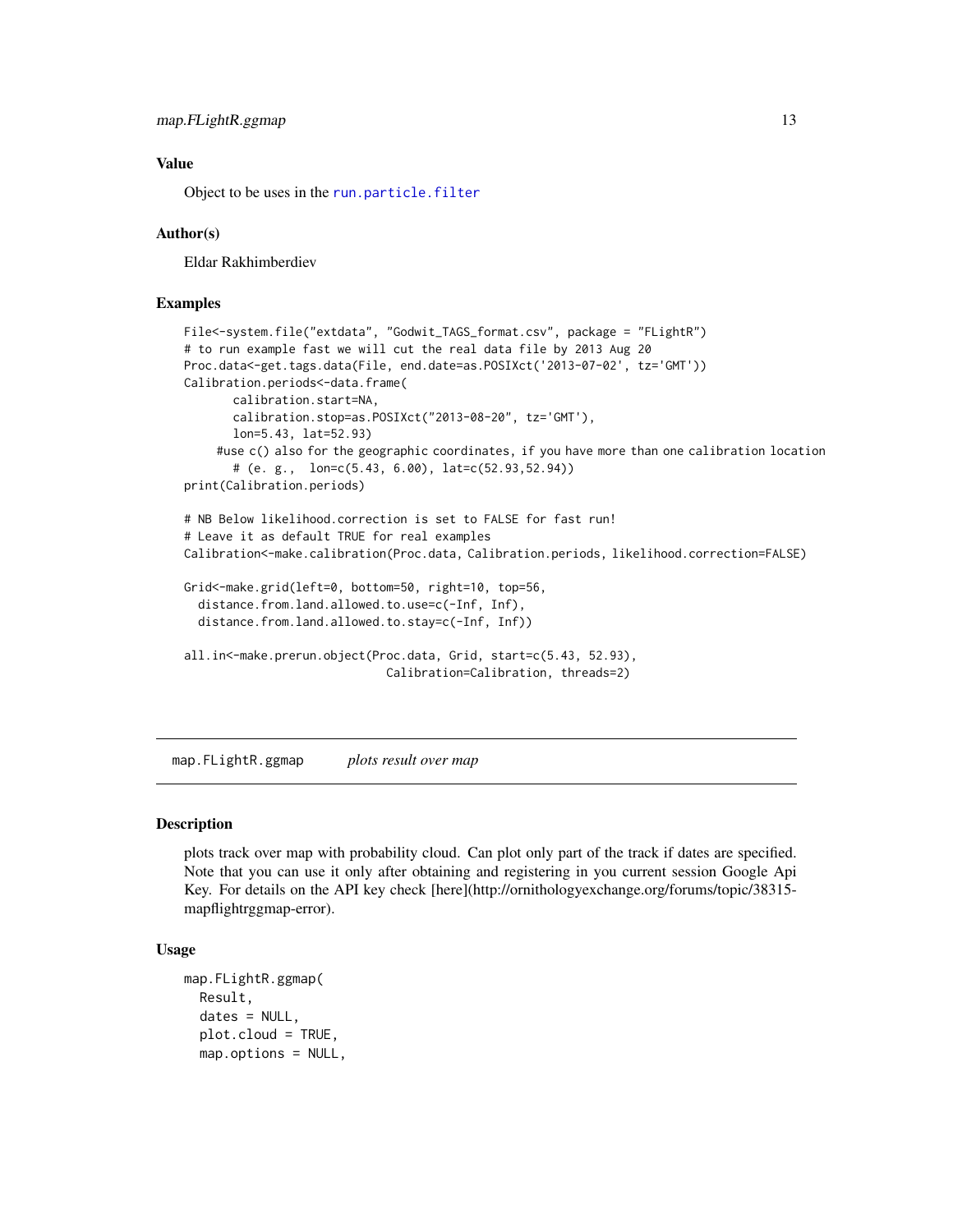```
plot.options = NULL,
  save.options = NULL,
 zoom = "auto",
  return.ggobj = FALSE,
  seasonal.colors = TRUE,
  seasonal.donut.location = "topleft",
  seasonal.donut.proportion = 0.5,
  save = TRUE\lambda
```
#### Arguments

| Result                    | FLightR result object obtained from run.particle.filter                                                                                                                     |
|---------------------------|-----------------------------------------------------------------------------------------------------------------------------------------------------------------------------|
| dates                     | either NULL if all twilights should be included or data.frame with first column<br>- start of the period and second end of the period. Each line represents a new<br>period |
| plot.cloud                | Should probability cloud be plotted? If TRUE cloud is estimated by stat_density2d                                                                                           |
| map.options               | options passed to get_map, note that zoom option is defined separately                                                                                                      |
| plot.options              | plotting options. Not defined yet!                                                                                                                                          |
| save.options              | options passed to ggsave. Filename should be defined here.                                                                                                                  |
| zoom                      | Zoom for map. If 'auto' FLightR will try to find optimal zoom level by down-<br>loading different size maps and checking whether all the points fit the map.                |
| return.ggobj              | Should ggobj be returned for subsequent checks and/or replotting                                                                                                            |
| seasonal.colors           |                                                                                                                                                                             |
|                           | if true points of the track will have seasonal colors                                                                                                                       |
| seasonal.donut.location   |                                                                                                                                                                             |
|                           | if NULL - no color wheel placed, otherwise select one of 'bottomleft', 'bottom-<br>right', 'topleft'                                                                        |
| seasonal.donut.proportion |                                                                                                                                                                             |
|                           | how much of X axis should color wheel occupy. return either NULL or ggplot2<br>class object                                                                                 |
| save                      | should function save results with ggsave?                                                                                                                                   |
|                           |                                                                                                                                                                             |

#### Value

if 'return.ggobj=TRUE' return ggplot object otherwise returns 'NULL'.

#### Author(s)

Eldar Rakhimberdiev

#### Examples

```
File<-system.file("extdata", "Godwit_TAGS_format.csv", package = "FLightR")
# to run example fast we will cut the real data file by 2013 Aug 20
Proc.data<-get.tags.data(File, end.date=as.POSIXct('2013-06-25', tz='GMT'))
Calibration.periods<-data.frame(
```
<span id="page-13-0"></span>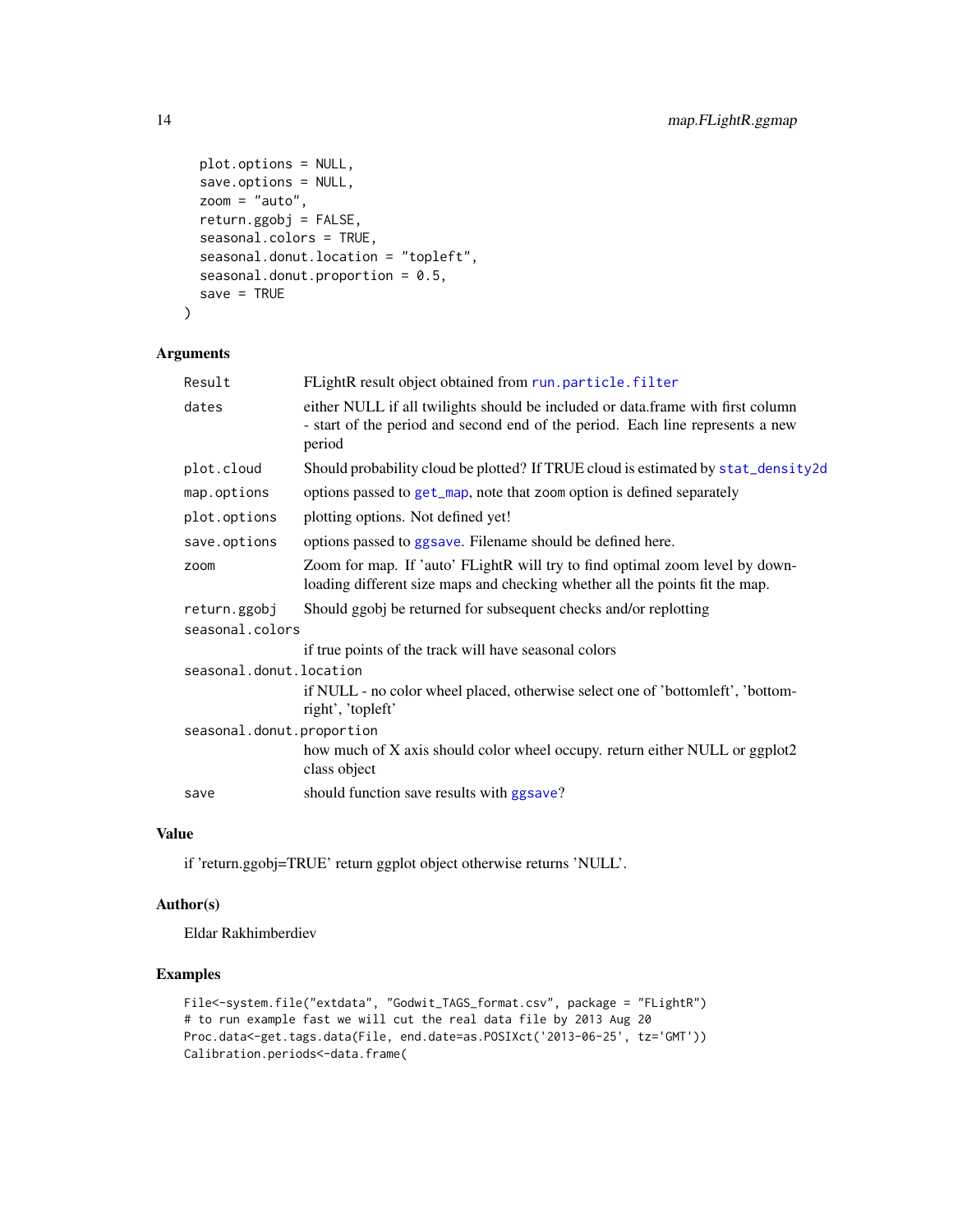```
calibration.start=as.POSIXct(c(NA, "2014-05-05"), tz='GMT'),
      calibration.stop=as.POSIXct(c("2013-08-20", NA), tz='GMT'),
      lon=5.43, lat=52.93)
    #use c() also for the geographic coordinates, if you have more than one calibration location
      # (e. g., lon=c(5.43, 6.00), lat=c(52.93,52.94))
# NB Below likelihood.correction is set to FALSE for fast run!
# Leave it as default TRUE for real examples
Calibration<-make.calibration(Proc.data, Calibration.periods, likelihood.correction=FALSE)
Grid<-make.grid(left=0, bottom=50, right=10, top=56,
 distance.from.land.allowed.to.use=c(-Inf, Inf),
 distance.from.land.allowed.to.stay=c(-Inf, Inf))
all.in<-make.prerun.object(Proc.data, Grid, start=c(5.43, 52.93),
                             Calibration=Calibration, threads=2)
# here we will run only 1e4 partilces for a very short track.
# One should use 1e6 particles for the full run
Result<-run.particle.filter(all.in, threads=1,
           nParticles=1e3, known.last=TRUE,
           precision.sd=25, check.outliers=FALSE)
## Not run:
map.FLightR.ggmap(Result, seasonal.donut.location=NULL, zoom=6, save=FALSE)
## End(Not run)
# for this short track without variance seasonal donut does not work,
# but for normall track it will.
```
plot\_likelihood *plot likelihood surface over map*

#### Description

plots specific likelihood surface over map

#### Usage

```
plot_likelihood(object, date = NULL, twilight.index = NULL)
```

| object | either output from make.prerun.object or run.particle.filter                                |
|--------|---------------------------------------------------------------------------------------------|
| date   | either NULL or a date (possibly with time) closest to the twilight you wan to be<br>plotted |
|        | twilight.index number of likelihood surface to be plotted                                   |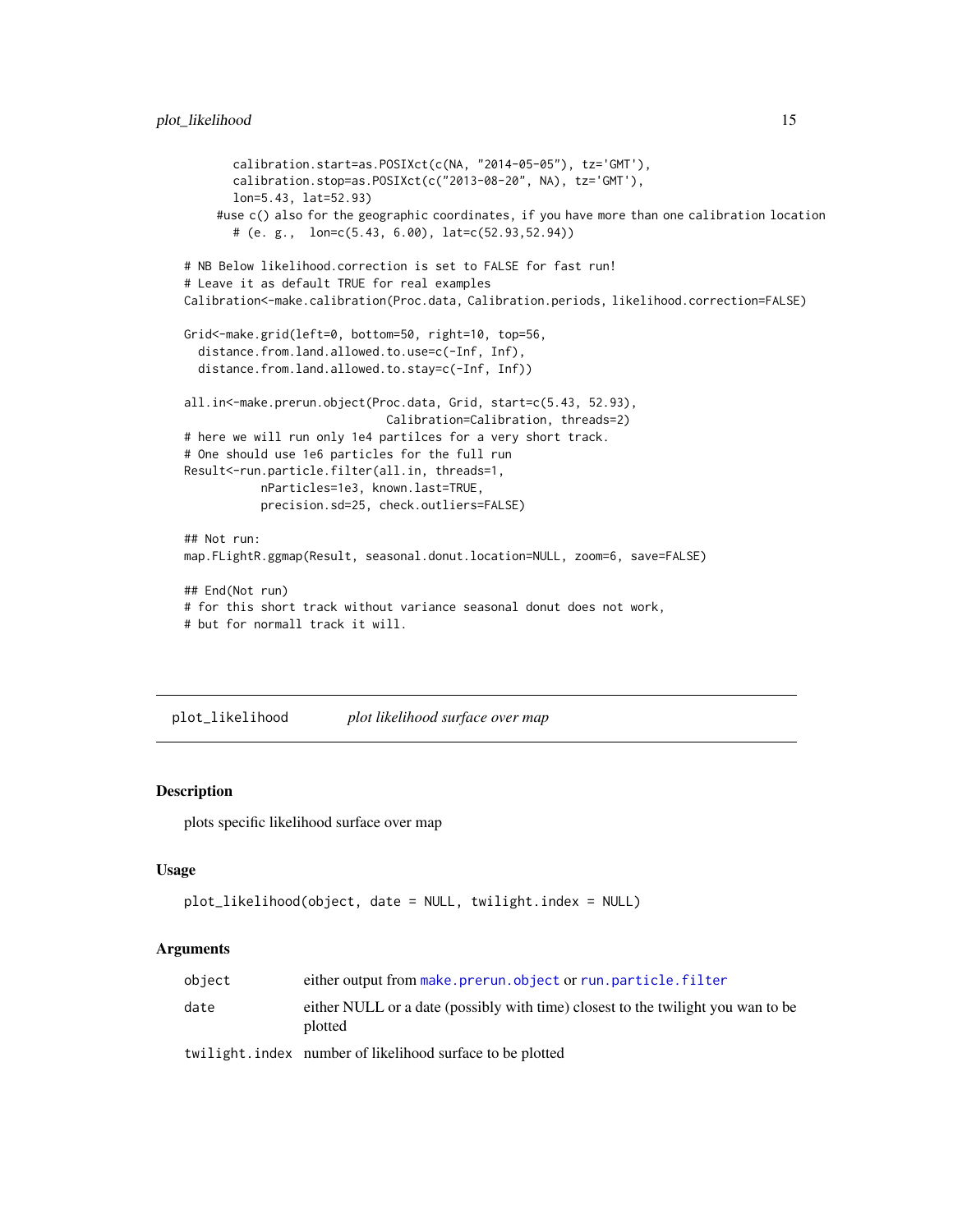#### <span id="page-15-0"></span>Details

function plots likelihoods before particle filter run, so these are pure results of calibrations without any movement model

#### Value

'NULL'

#### Author(s)

Eldar Rakhimberdiev

#### Examples

```
File<-system.file("extdata", "Godwit_TAGS_format.csv", package = "FLightR")
# to run example fast we will cut the real data file by 2013 Aug 20
Proc.data<-get.tags.data(File, end.date=as.POSIXct('2013-07-02', tz='GMT'))
Calibration.periods<-data.frame(
      calibration.start=as.POSIXct(c(NA, "2014-05-05"), tz='GMT'),
      calibration.stop=as.POSIXct(c("2013-08-20", NA), tz='GMT'),
      lon=5.43, lat=52.93)
    #use c() also for the geographic coordinates, if you have more than one calibration location
      # (e. g., lon=c(5.43, 6.00), lat=c(52.93,52.94))
# NB Below likelihood.correction is set to FALSE for fast run!
# Leave it as default TRUE for real examples
Calibration<-make.calibration(Proc.data, Calibration.periods, likelihood.correction=FALSE)
Grid<-make.grid(left=0, bottom=50, right=10, top=56,
 distance.from.land.allowed.to.use=c(-Inf, Inf),
 distance.from.land.allowed.to.stay=c(-Inf, Inf))
all.in<-make.prerun.object(Proc.data, Grid, start=c(5.43, 52.93),
                             Calibration=Calibration, threads=2)
plot_likelihood(all.in, twilight.index=10)
```
plot\_lon\_lat *plots result by longitude and latitude*

#### Description

This function plots result by latitude and longitude in either vertical or horizontal layout.

#### Usage

```
plot_lon_lat(Result, scheme = c("vertical", "horizontal"))
```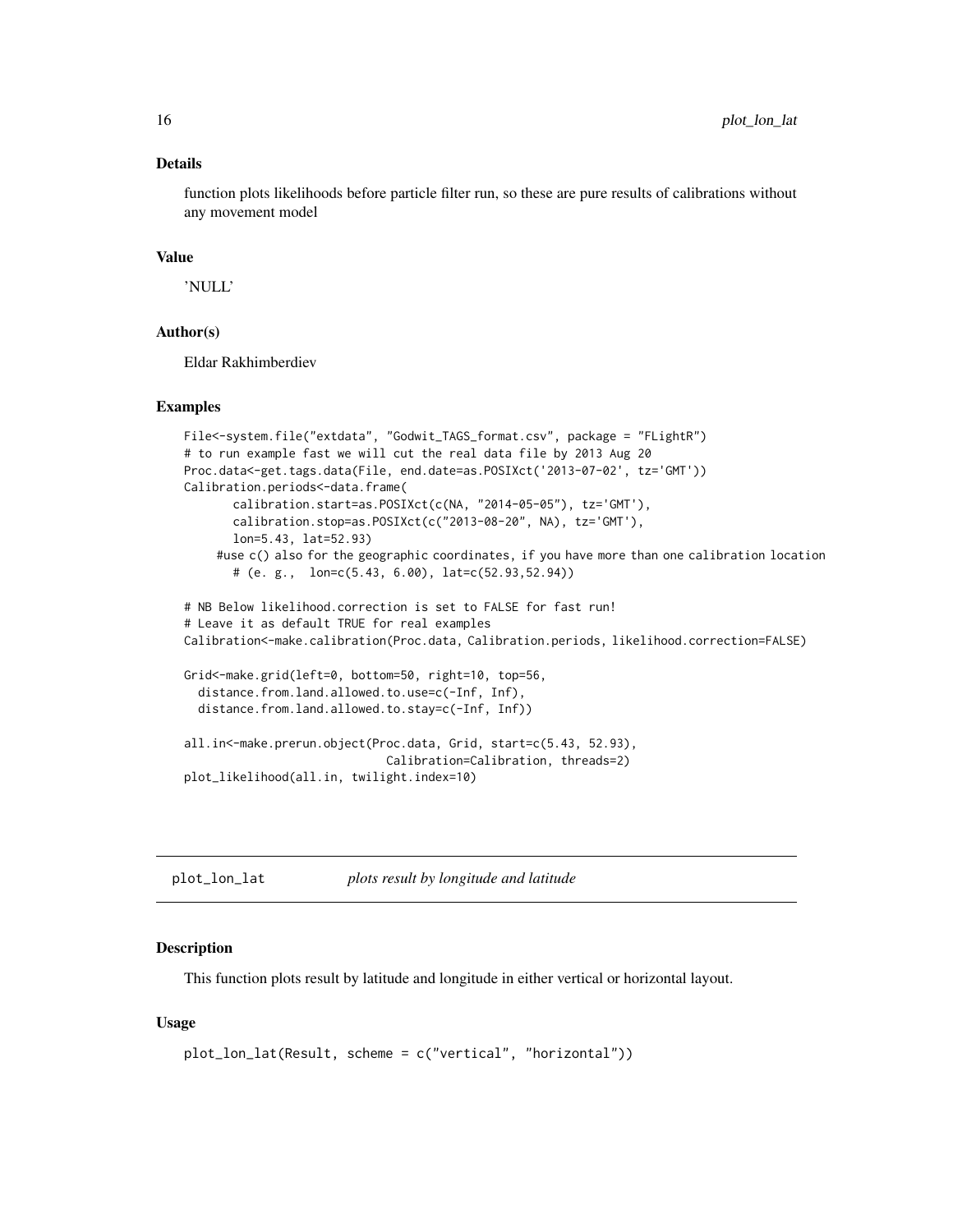#### <span id="page-16-0"></span>**Arguments**

| Result | FLightR result object obtained from run.particle.filter |
|--------|---------------------------------------------------------|
| scheme | either 'vertical' or 'horizontal' layouts return 'NULL' |

#### Author(s)

Eldar Rakhimberdiev

#### Examples

```
File<-system.file("extdata", "Godwit_TAGS_format.csv", package = "FLightR")
# to run example fast we will cut the real data file by 2013 Aug 20
Proc.data<-get.tags.data(File, end.date=as.POSIXct('2013-07-02', tz='GMT'))
Calibration.periods<-data.frame(
       calibration.start=as.POSIXct(c(NA, "2014-05-05"), tz='GMT'),
       calibration.stop=as.POSIXct(c("2013-08-20", NA), tz='GMT'),
       lon=5.43, lat=52.93)
    #use c() also for the geographic coordinates, if you have more than one calibration location
       # (e. g., lon=c(5.43, 6.00), lat=c(52.93,52.94))
# NB Below likelihood.correction is set to FALSE for fast run!
# Leave it as default TRUE for real examples
Calibration<-make.calibration(Proc.data, Calibration.periods, likelihood.correction=FALSE)
Grid<-make.grid(left=0, bottom=50, right=10, top=56,
  distance.from.land.allowed.to.use=c(-Inf, Inf),
  distance.from.land.allowed.to.stay=c(-Inf, Inf))
all.in<-make.prerun.object(Proc.data, Grid, start=c(5.43, 52.93),
                             Calibration=Calibration, threads=2)
# here we will run only 1e4 partilces for a very short track.
# One should use 1e6 particles for the full run
Result<-run.particle.filter(all.in, threads=1,
           nParticles=1e3, known.last=TRUE,
           precision.sd=25, check.outliers=FALSE)
```
plot\_lon\_lat(Result)

plot\_slopes\_by\_location

*plots log of observed versus expected slope by time for a known location*

#### **Description**

The function calculates and plots calibration slopes for sunsets and sunrises for every day of the tracking period, based on the assumption that the tag remained in the same (calibration) location all the time.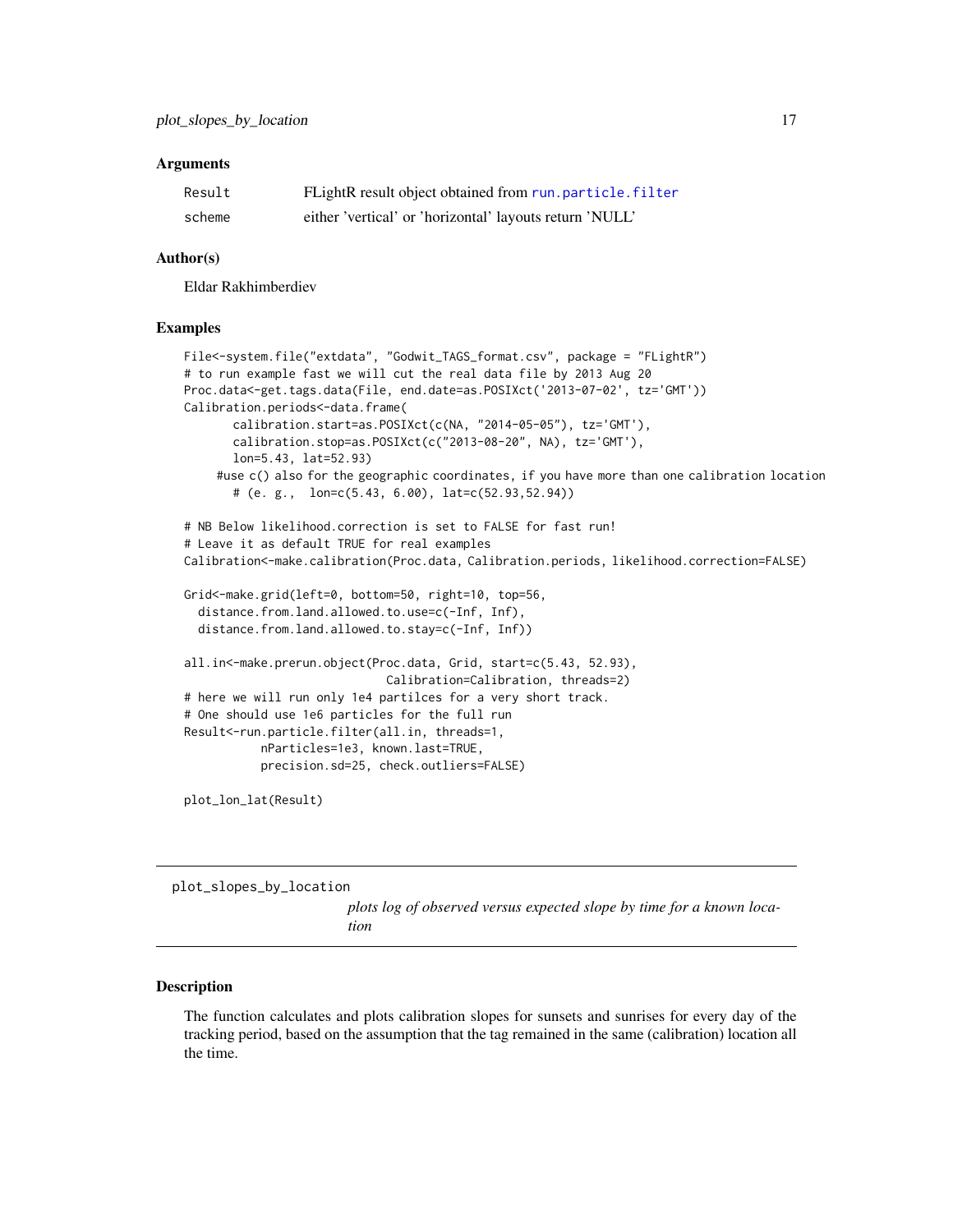#### Usage

```
plot_slopes_by_location(
  Proc.data,
  location,
  log.light.borders = "auto",
  log.irrad.borders = "auto",
  vlim = NULL,
  xlim = NULL
\lambda
```
#### Arguments

| Proc.data         | processed data object generated by get. tags. data                                                                                                                   |  |
|-------------------|----------------------------------------------------------------------------------------------------------------------------------------------------------------------|--|
| location          | vector with longitude and latitude of calibration location (degrees).                                                                                                |  |
| log.light.borders |                                                                                                                                                                      |  |
|                   | numeric vector with length of 2 for minimum and maximum log(light) levels to<br>use. Default value 'auto', will take these values from the Proc.data object.         |  |
| log.irrad.borders |                                                                                                                                                                      |  |
|                   | numeric vector with length of 2 for minimum and maximum log(irradiance)<br>values to use. Default value 'auto', will take these values from the Proc.data<br>object. |  |
| ylim              | the y limits of the plot. The default value, NULL, indicates that the range of the<br>finite values to be plotted should be used.                                    |  |
| xlim              | the x limits of the plot. The default value, NULL, otherwise can be POSIX ct or<br>character in a form readable by as. POSIXct.                                      |  |

#### Details

The plot of calibration slopes is used for finding start and end dates of a calibration period (the time period, during which the tag remained in the calibration location with coordinates  $(x,y)$ ). During the calibration period, the calibration slopes vary little both, between the twilight events (sunrises and sunsets) and in time. When the tag changes location, the slopes for sunrises and sunsets start to deviate. There may potentially be several calibration periods for the same location (if the bird returned to the same location several times). The boundaries (start and end dates) of each of these periods are captured visually. If there were more than one calibration location, the procedure is repeated, once for each location. All the obtained calibration periods can be entered in a data frame 'Calibration.periods', for further analysis. Each line of the data frame contains start and end dates (if applicable) of the calibration period and geographic coordinates of the location.

#### Value

'NULL'

#### Author(s)

Eldar Rakhimberdiev

<span id="page-17-0"></span>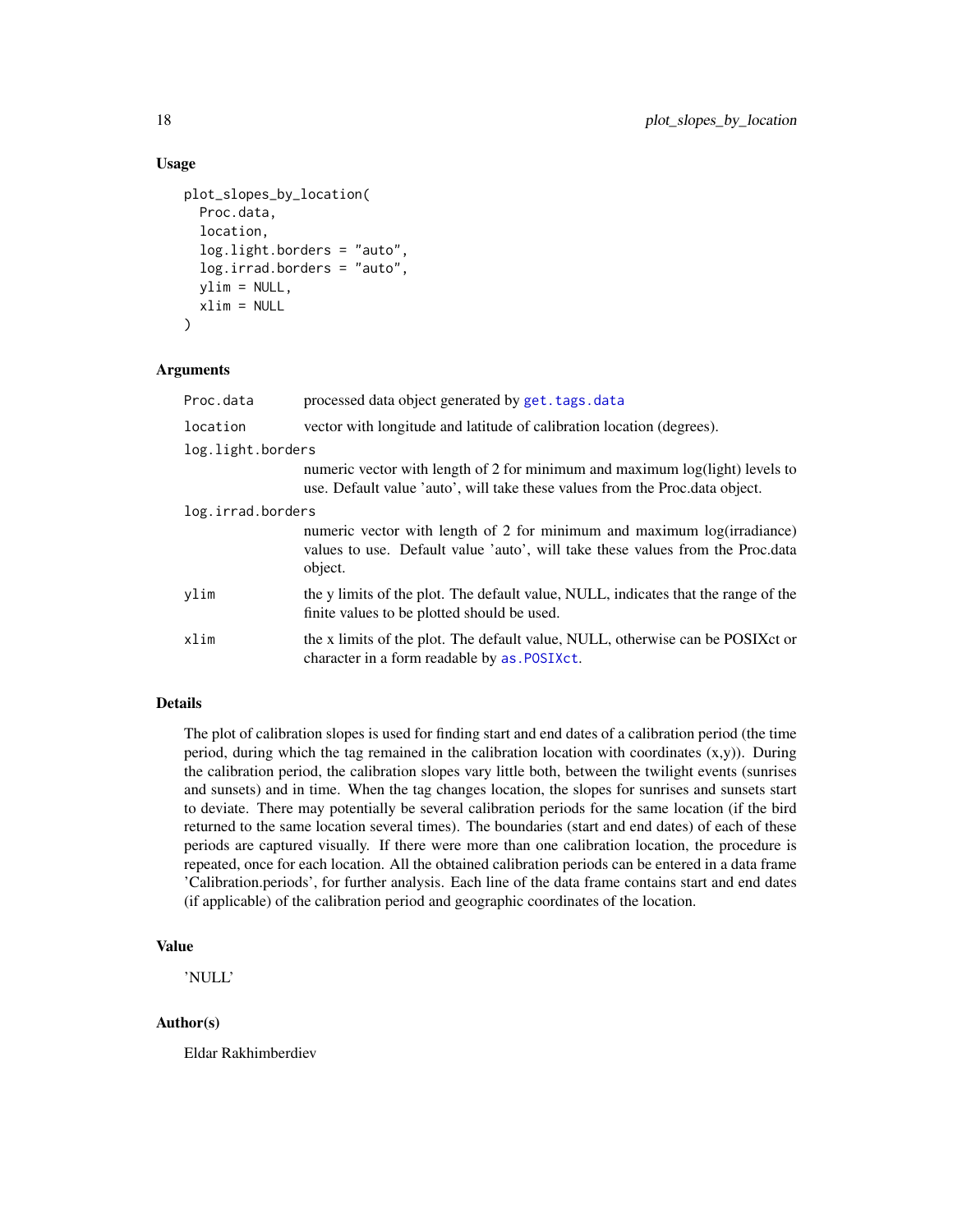#### <span id="page-18-0"></span>plot\_util\_distr 19

#### Examples

```
File<-system.file("extdata", "Godwit_TAGS_format.csv", package = "FLightR")
Proc.data<-get.tags.data(File)
plot_slopes_by_location(Proc.data=Proc.data, location=c(5.43, 52.93))
abline(v=as.POSIXct("2013-08-20", tz='GMT')) # end of first calibration period
abline(v=as.POSIXct("2014-05-05", tz='GMT')) # start of the second calibration period
```
plot\_util\_distr *plots resulting track over map with uncertainty shown by space utilisation distribution*

#### Description

May be use not only for the whole track but for a set of specific dates, e.g. to show spatial uncertainty during migration. Note that you can use it only after obtaining and registering in you current session Google Api Key. For details on the API key check [here](http://ornithologyexchange.org/forums/topic/38315 mapflightrggmap-error).

#### Usage

```
plot_util_distr(
 Result,
 dates = NULL,
 map.options = NULL,
 percentiles = c(0.4, 0.6, 0.8),
  zoom = "auto",
  geom_polygon.options = NULL,
  save.options = NULL,
  color.palette = NULL,
  use.palette = TRUE,
 background = NULL,
 plot = TRUE,save = TRUE,
  add.scale.bar = FALSE,
  scalebar.options = NULL
\lambda
```

| Result      | FLightR result object obtained from run.particle.filter                                                                                                                                                                                                                                                                                            |
|-------------|----------------------------------------------------------------------------------------------------------------------------------------------------------------------------------------------------------------------------------------------------------------------------------------------------------------------------------------------------|
| dates       | Use NULL if all twilights will be used for plotting, one integer if specific twi-<br>light should be plotted (line number in Result\$Results\$Quantiles). Use data.frame<br>with first column - start of the period and second - end of the period and each<br>line represents a new period to plot specific periods, e.g. wintering or migration. |
| map.options | options passed to get_map, note that zoom option is defined separately                                                                                                                                                                                                                                                                             |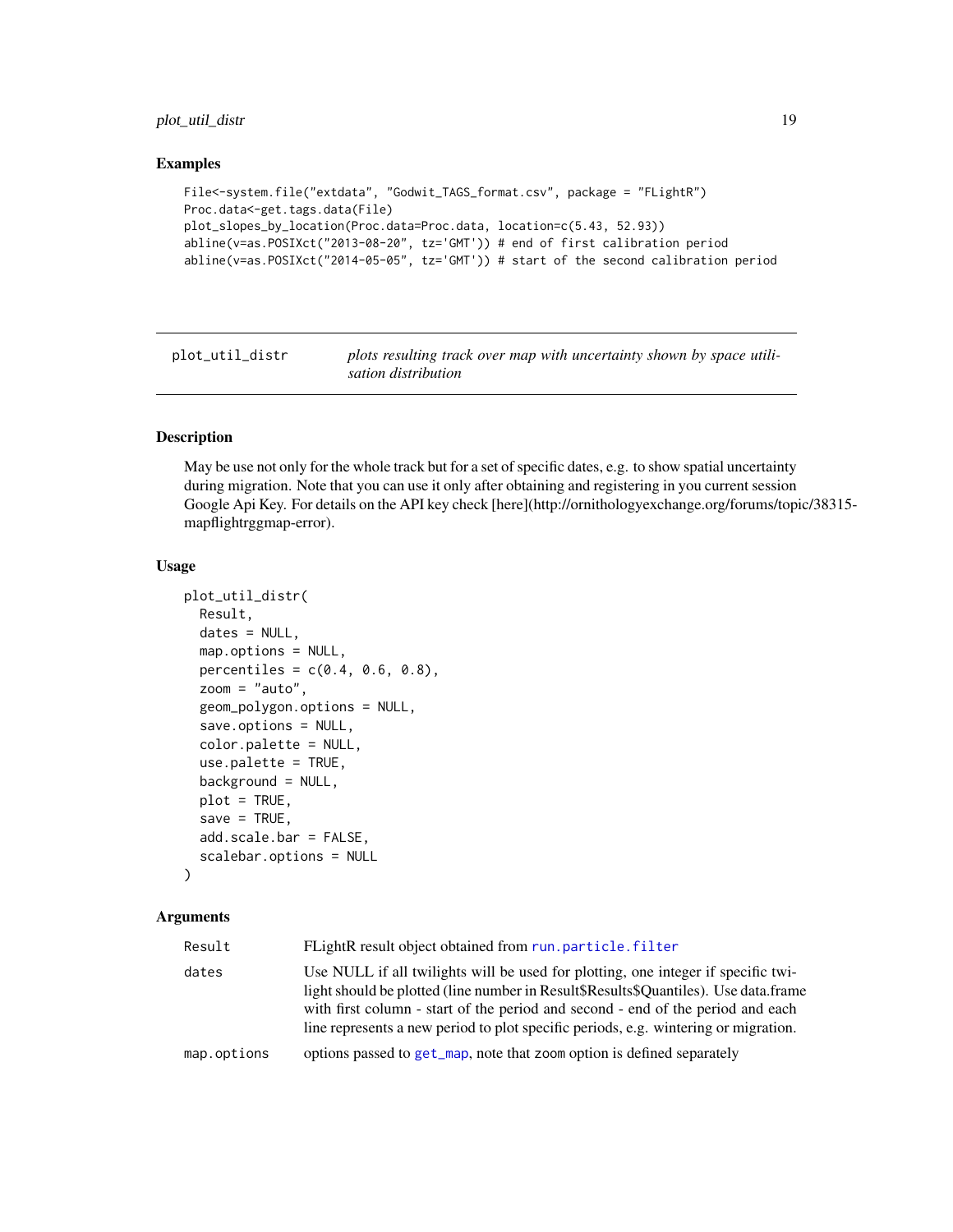<span id="page-19-0"></span>

| percentiles          | Probability breaks for utilisation distribution                                                                                                              |
|----------------------|--------------------------------------------------------------------------------------------------------------------------------------------------------------|
| zoom                 | Zoom for map. If 'auto' FLightR will try to find optimal zoom level by down-<br>loading different size maps and checking whether all the points fit the map. |
| geom_polygon.options |                                                                                                                                                              |
|                      | options passed to geom_polygon                                                                                                                               |
| save.options         | options passed to ggsave. Filename should be defined here.                                                                                                   |
| color.palette        | colors for probability contours. Either NULL or color RampPalette object                                                                                     |
| use.palette          | should the same colors be used for polygon boundaries as for polygon filling?                                                                                |
| background           | if provided will be used as a background. Must be created by $link[ggmap]{getmap}$                                                                           |
| plot                 | should function produce a plot?                                                                                                                              |
| save                 | should function save results with ggsave?                                                                                                                    |
| add.scale.bar        | will add scalebar with the scalebar                                                                                                                          |
| scalebar.options     |                                                                                                                                                              |
|                      | options passed to scalebar                                                                                                                                   |

#### Value

list with two parts

| res_buffers | spatial buffers for defined probability values |
|-------------|------------------------------------------------|
| D           | ggplot object                                  |

#### Author(s)

Eldar Rakhimberdiev

#### Examples

```
File<-system.file("extdata", "Godwit_TAGS_format.csv", package = "FLightR")
# to run example fast we will cut the real data file by 2013 Aug 20
Proc.data<-get.tags.data(File, end.date=as.POSIXct('2013-06-25', tz='GMT'))
Calibration.periods<-data.frame(
       calibration.start=as.POSIXct(c(NA, "2014-05-05"), tz='GMT'),
       calibration.stop=as.POSIXct(c("2013-08-20", NA), tz='GMT'),
       lon=5.43, lat=52.93)
    #use c() also for the geographic coordinates, if you have more than one calibration location
       # (e. g., lon=c(5.43, 6.00), lat=c(52.93,52.94))
# NB Below likelihood.correction is set to FALSE for fast run!
# Leave it as default TRUE for real examples
Calibration<-make.calibration(Proc.data, Calibration.periods, likelihood.correction=FALSE)
Grid<-make.grid(left=0, bottom=50, right=10, top=56,
  distance.from.land.allowed.to.use=c(-Inf, Inf),
  distance.from.land.allowed.to.stay=c(-Inf, Inf))
all.in<-make.prerun.object(Proc.data, Grid, start=c(5.43, 52.93),
                             Calibration=Calibration, threads=1)
```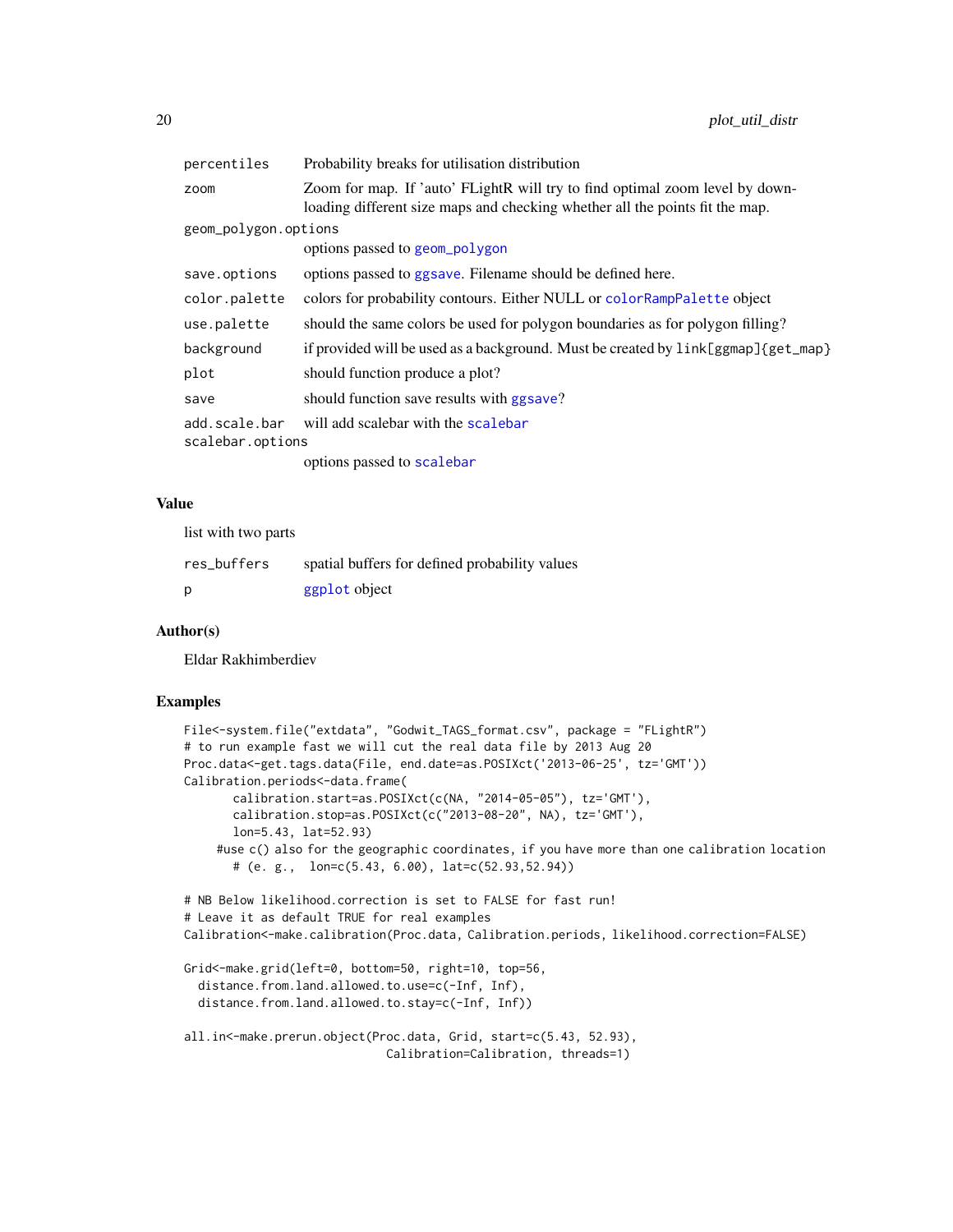```
# here we will run only 1e4 partilces for a very short track.
# One should use 1e6 particles for the full run
Result<-run.particle.filter(all.in, threads=1,
           nParticles=1e3, known.last=TRUE,
           precision.sd=25, check.outliers=FALSE)
## Not run:
plot_util_distr(Result, zoom=6, save=FALSE)
## End(Not run)
```
<span id="page-20-1"></span>run.particle.filter *Run Particle Filter*

#### Description

Main function of FLightR, it takes fully prepared object created by [make.prerun.object](#page-11-1) and produces a result object that can be used for plotting etc.

#### Usage

```
run.particle.filter(
  all.out,
  cpus = NULL,threads = -1,
  nParticles = 1e+06,
 known.last = TRUE,
 precision.sd = 25,
 behav.mask.low.value = 0,
 k = NA,
 plot = TRUE,
 cluster.type = "PSOCK",
  a = 45,b = 1500,
 L = 90,
  adaptive.resampling = 0.99,
  check.outliers = FALSE,
  sink2file = FALSE,
 add.jitter = FALSE
```
## $\mathcal{E}$

| all.out | An object created by make.prerun.object.                                         |
|---------|----------------------------------------------------------------------------------|
| cpus    | another way to specify threads                                                   |
| threads | An amount of threads to use while running in parallel. default is -1. if value 1 |
|         | submitted package will run sequentially                                          |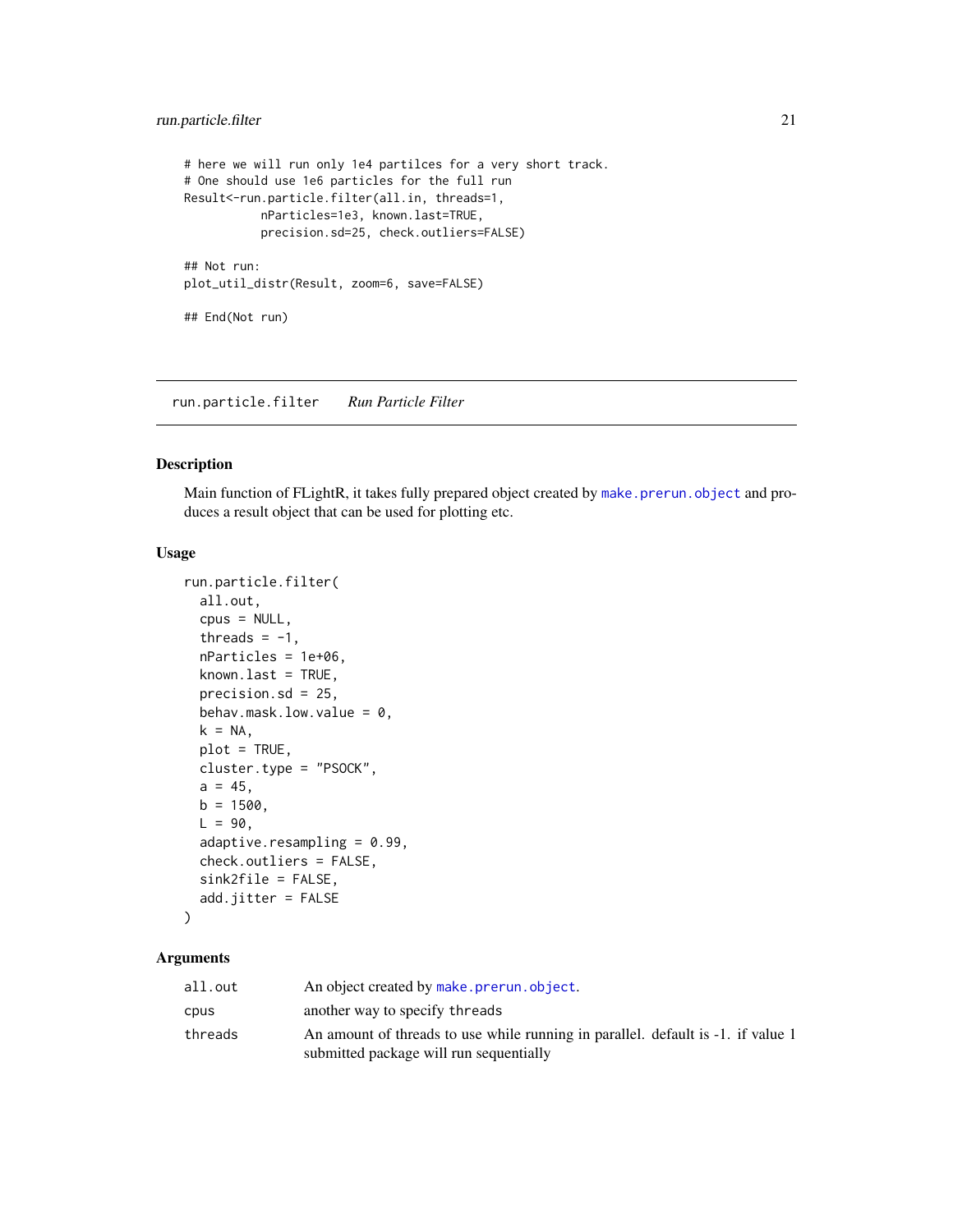| nParticles           | total amount of particles to be used with the run. 10 000 (1e4) is recommended<br>for the preliminary run and 1 000 000 (1e6) for the final                                                                              |  |
|----------------------|--------------------------------------------------------------------------------------------------------------------------------------------------------------------------------------------------------------------------|--|
| known.last           | Set to FALSE if your bird was not at a known place during last twilight in the<br>data                                                                                                                                   |  |
| precision.sd         | if known. Last then what is the precision of this information. Will be used to<br>resample particles proportionally to their distance from the known last point<br>with probability $P = \text{dnorm}(0, precision, sd)$ |  |
| behav.mask.low.value |                                                                                                                                                                                                                          |  |
|                      | Probability value that will be used instead of 0 in the behavioural mask. If set to<br>1 behavioural mask will not be active anymore                                                                                     |  |
| k                    | Kappa parameter from vonMises distribution. Default is NA, otherwise will<br>generate particles in a direction of a previous transitions with kappa $= k$                                                                |  |
| plot                 | Should function plot preliminary map in the end of the run?                                                                                                                                                              |  |
| cluster.type         | see help to package parallel for details                                                                                                                                                                                 |  |
| a                    | minimum distance that is used in the movement model - left boundary for trun-<br>cated normal distribution of distances moved between twilights. Default is 45<br>for as default grid has a minimum distance of 50 km.   |  |
| b                    | Maximum distance allowed to fly between two consecutive twilights                                                                                                                                                        |  |
| L                    | how many consecutive particles to resample                                                                                                                                                                               |  |
| adaptive.resampling  |                                                                                                                                                                                                                          |  |
|                      | Above what level of ESS resampling should be skipped                                                                                                                                                                     |  |
|                      | check.outliers switches ON the online outlier routine                                                                                                                                                                    |  |
| sink2file            | will write run details in a file instead of showing on the screen                                                                                                                                                        |  |
| add.jitter           | will add spatial jitter inside a grid cell for the median estimates                                                                                                                                                      |  |

### Value

FLightR object, containing output and extracted results. It is a list with the following elements

| Indices     | List with prior information and indices                                                                                                                                     |
|-------------|-----------------------------------------------------------------------------------------------------------------------------------------------------------------------------|
| Spatial     | Spatial data - Grid, Mask, spatial likelihood                                                                                                                               |
| Calibration | all calibration parameters                                                                                                                                                  |
| Data        | original data                                                                                                                                                               |
| Results     | The main results object. Main components of it are.                                                                                                                         |
|             | <b>Quantiles</b> dataframe containing results on locations. Each line corresponds to<br>a twilight                                                                          |
|             | Movement.results dataframe containing all the movement results, Note - time<br>at line n means time of the end of transition between n and n-1                              |
|             | <b>outliers</b> id of twilights excluded by online outlier detection tool                                                                                                   |
|             | LL -Log likelihood                                                                                                                                                          |
|             | <b>Points.rle</b> run length encoding object with posterior distribution for every twi-<br>light. Note that numbers of points correspond to line numbers in \$Spatial\$Grid |
|             | <b>Transitions.rle</b> run length encoding object with all the transitions                                                                                                  |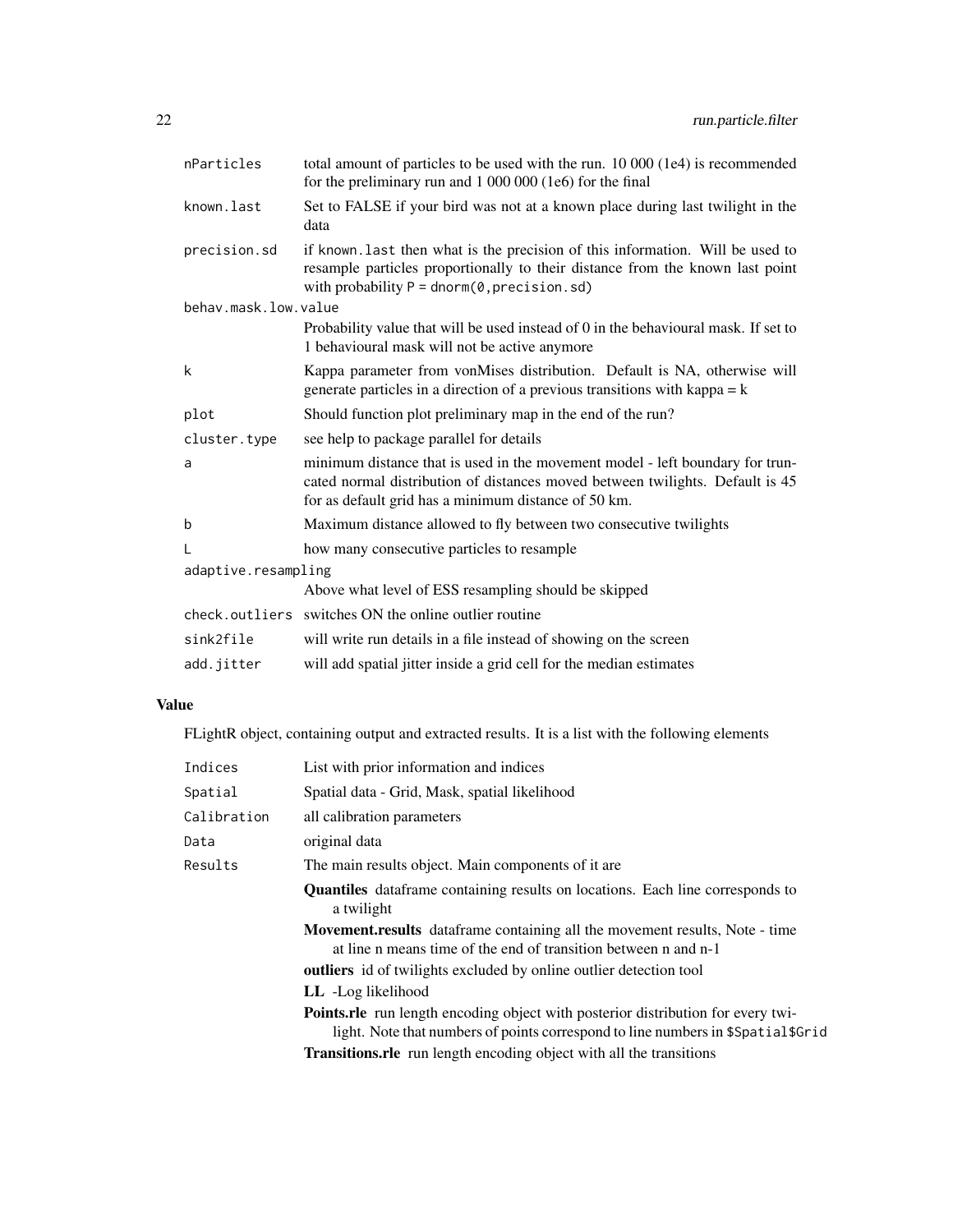#### <span id="page-22-0"></span>Author(s)

Eldar Rakhimberdiev

#### Examples

```
File<-system.file("extdata", "Godwit_TAGS_format.csv", package = "FLightR")
# to run example fast we will cut the real data file by 2013 Aug 20
Proc.data<-get.tags.data(File, end.date=as.POSIXct('2013-07-02', tz='GMT'))
Calibration.periods<-data.frame(
      calibration.start=NA,
      calibration.stop=as.POSIXct("2013-08-20", tz='GMT'),
      lon=5.43, lat=52.93)
    #use c() also for the geographic coordinates, if you have more than one calibration location
      # (e. g., lon=c(5.43, 6.00), lat=c(52.93,52.94))
print(Calibration.periods)
# NB Below likelihood.correction is set to FALSE for fast run!
# Leave it as default TRUE for real examples
Calibration<-make.calibration(Proc.data, Calibration.periods, likelihood.correction=FALSE)
Grid<-make.grid(left=0, bottom=50, right=10, top=56,
 distance.from.land.allowed.to.use=c(-Inf, Inf),
 distance.from.land.allowed.to.stay=c(-Inf, Inf))
all.in<-make.prerun.object(Proc.data, Grid, start=c(5.43, 52.93),
                             Calibration=Calibration, threads=2)
# here we will run only 1e4 partilces for a very short track.
# One should use 1e6 particles for the full run.
Result<-run.particle.filter(all.in, threads=1,
           nParticles=1e3, known.last=TRUE,
           precision.sd=25, check.outliers=FALSE)
```
stationary.migration.summary

*find potential stationary periods and estimates their location and movement schedule*

#### Description

This function will find any sites where birds stayed longer than min.stay. Potential movement is detected by the minimum probability of movement prob.cutoff.

#### Usage

```
stationary.migration.summary(Result, prob.cutoff = 0.1, min.stay = 3)
```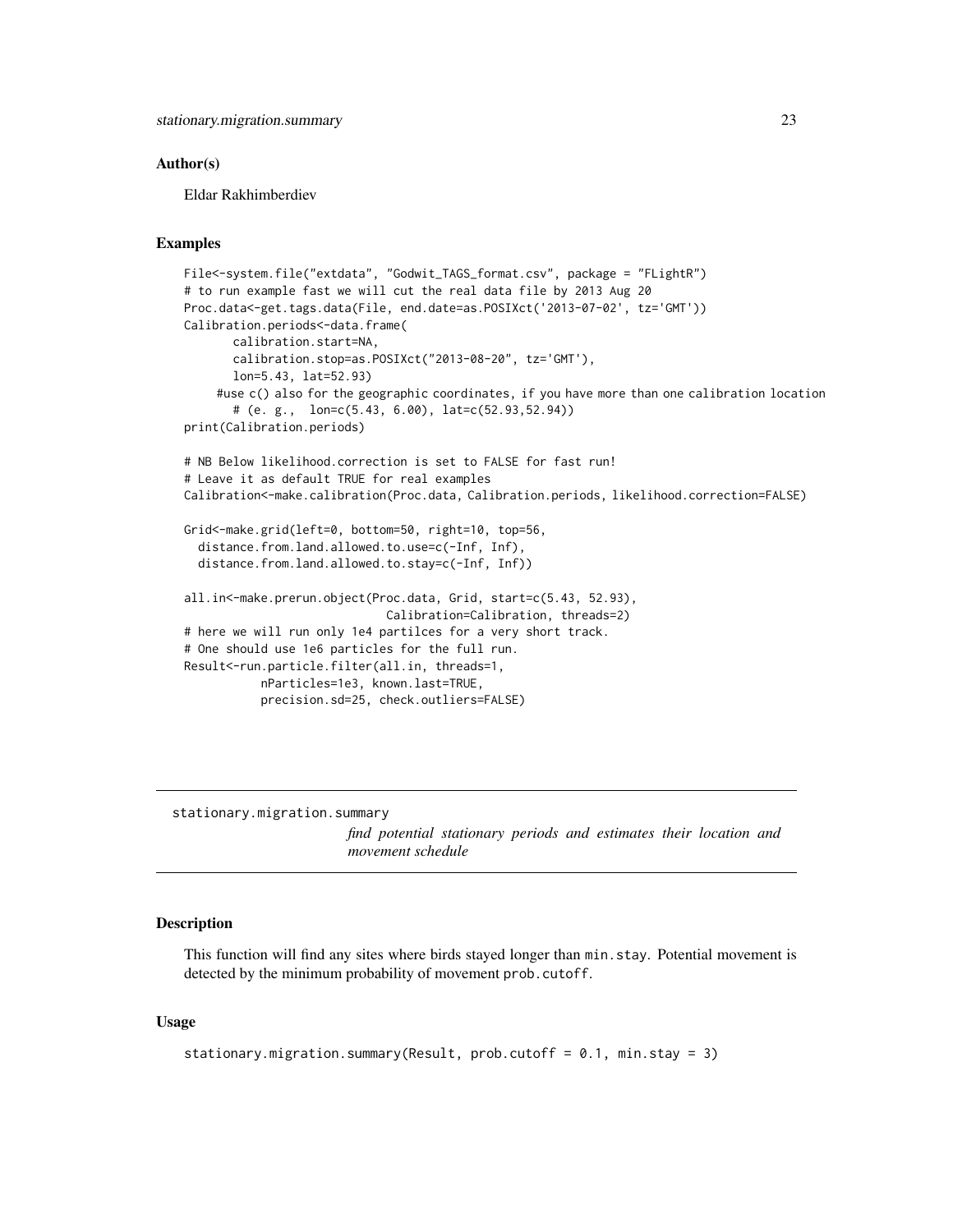#### <span id="page-23-0"></span>Arguments

| Result      | FLightR result object obtained from run.particle.filter |
|-------------|---------------------------------------------------------|
| prob.cutoff | Minimum probability that defines movement               |
| min.stay    | Minimum duration of stationary period (in twilights)    |

#### Value

list with stationary and movement statistics

#### Author(s)

Eldar Rakhimberdiev

#### Examples

```
File<-system.file("extdata", "Godwit_TAGS_format.csv", package = "FLightR")
# to run example fast we will cut the real data file by 2013 Aug 20
Proc.data<-get.tags.data(File, end.date=as.POSIXct('2013-06-25', tz='GMT'))
Calibration.periods<-data.frame(
       calibration.start=as.POSIXct(c(NA, "2014-05-05"), tz='GMT'),
       calibration.stop=as.POSIXct(c("2013-08-20", NA), tz='GMT'),
       lon=5.43, lat=52.93)
    #use c() also for the geographic coordinates, if you have more than one calibration location
       # (e. g., lon=c(5.43, 6.00), lat=c(52.93,52.94))
# NB Below likelihood.correction is set to FALSE for fast run!
# Leave it as default TRUE for real examples
Calibration<-make.calibration(Proc.data, Calibration.periods, likelihood.correction=FALSE)
Grid<-make.grid(left=0, bottom=50, right=10, top=56,
  distance.from.land.allowed.to.use=c(-Inf, Inf),
  distance.from.land.allowed.to.stay=c(-Inf, Inf))
all.in<-make.prerun.object(Proc.data, Grid, start=c(5.43, 52.93),
                             Calibration=Calibration, threads=1)
# here we will run only 1e4 partilces for a very short track.
# One should use 1e6 particles for the full run.
Result<-run.particle.filter(all.in, threads=1,
           nParticles=1e3, known.last=TRUE,
           precision.sd=25, check.outliers=FALSE)
Summary<-stationary.migration.summary(Result, prob.cutoff=1)
```

```
# Use lower cut offs for real runs!
```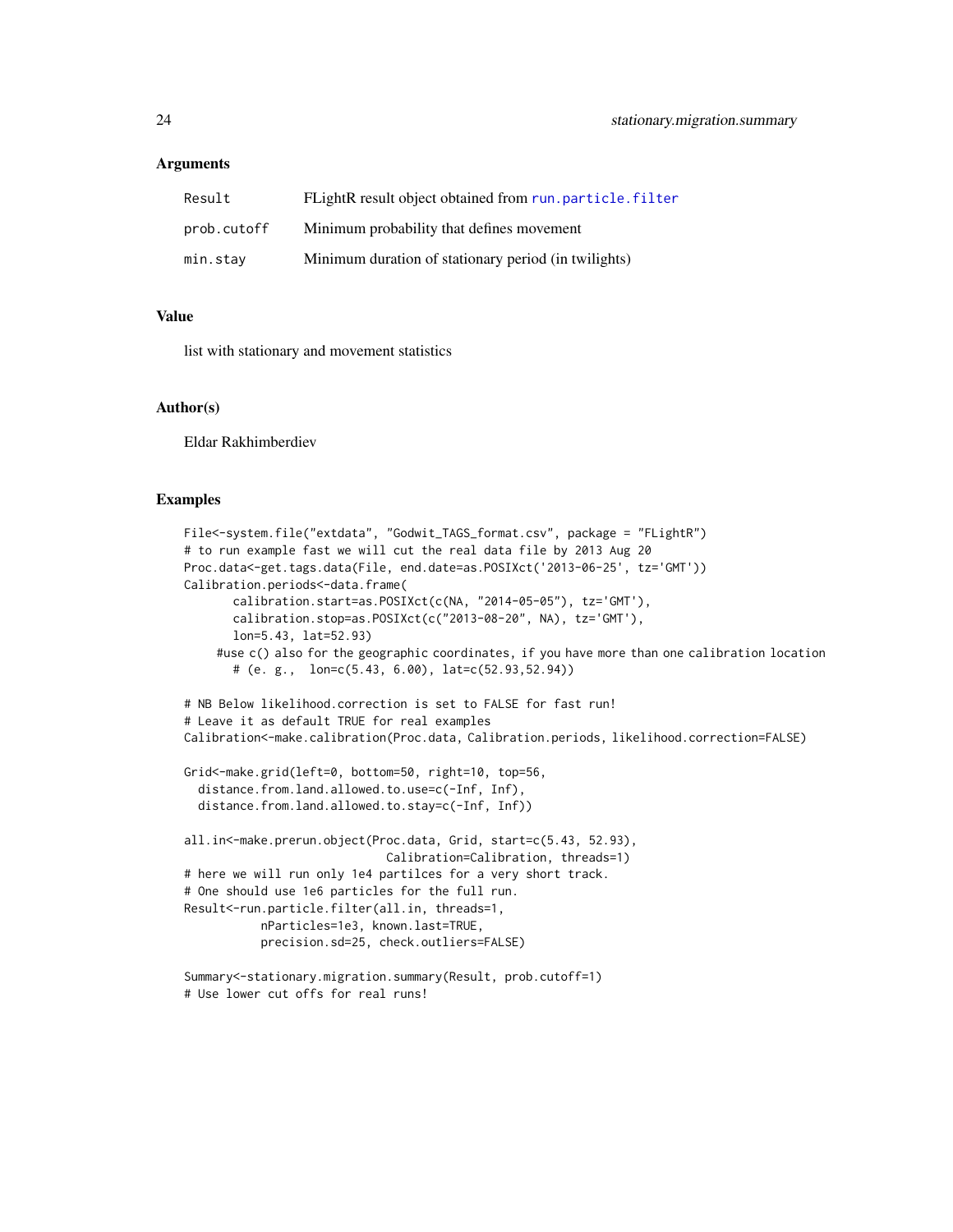<span id="page-24-1"></span><span id="page-24-0"></span>

#### Description

this function converts combines twilights detected in twGeos with raw data and writes them down in TAGS format that can be easily read by [get.tags.data](#page-6-1)

#### Usage

twGeos2TAGS(raw, twl, threshold, filename = NULL)

#### Arguments

| raw       | original data - dataframe with two columns first column must contain time and<br>second measured light levels |
|-----------|---------------------------------------------------------------------------------------------------------------|
|           |                                                                                                               |
| twl       | twilights object from preprocess. light function                                                              |
| threshold | threshold value used for twilight definition in preprocess. light                                             |
| filename  | if NULL data frame in TAGS format will be returned otherwise .csy file in TAGS                                |
|           | format will be written                                                                                        |

#### Details

TAGS format returned or written as .csv by this function is a dataframe with columns

- datetime date and time in ISO 8601 format e.g. 2013-06-16T00:00:11.000Z
- light light value measured by tag
- twilight assigned by the software numeric indication of whether the record belongs to sunrise  $(1)$ , sunset  $(2)$  or none of those  $(0)$
- excluded indication of whether a twilight was excluded during manual inspection (logical, TRUE | FALSE)
- interp indication of whether the light value at twilight was interpolated (logical, TRUE | FALSE)

The fields excluded and interp may have values of TRUE only for twilight > 0.

#### Value

NULL if filename is provided or TAGS formatted dataframe.

#### Author(s)

Eldar Rakhimberdiev & Simeon Lisovski

#### See Also

[BAStag2TAGS](#page-1-1) and [GeoLight2TAGS](#page-5-1)